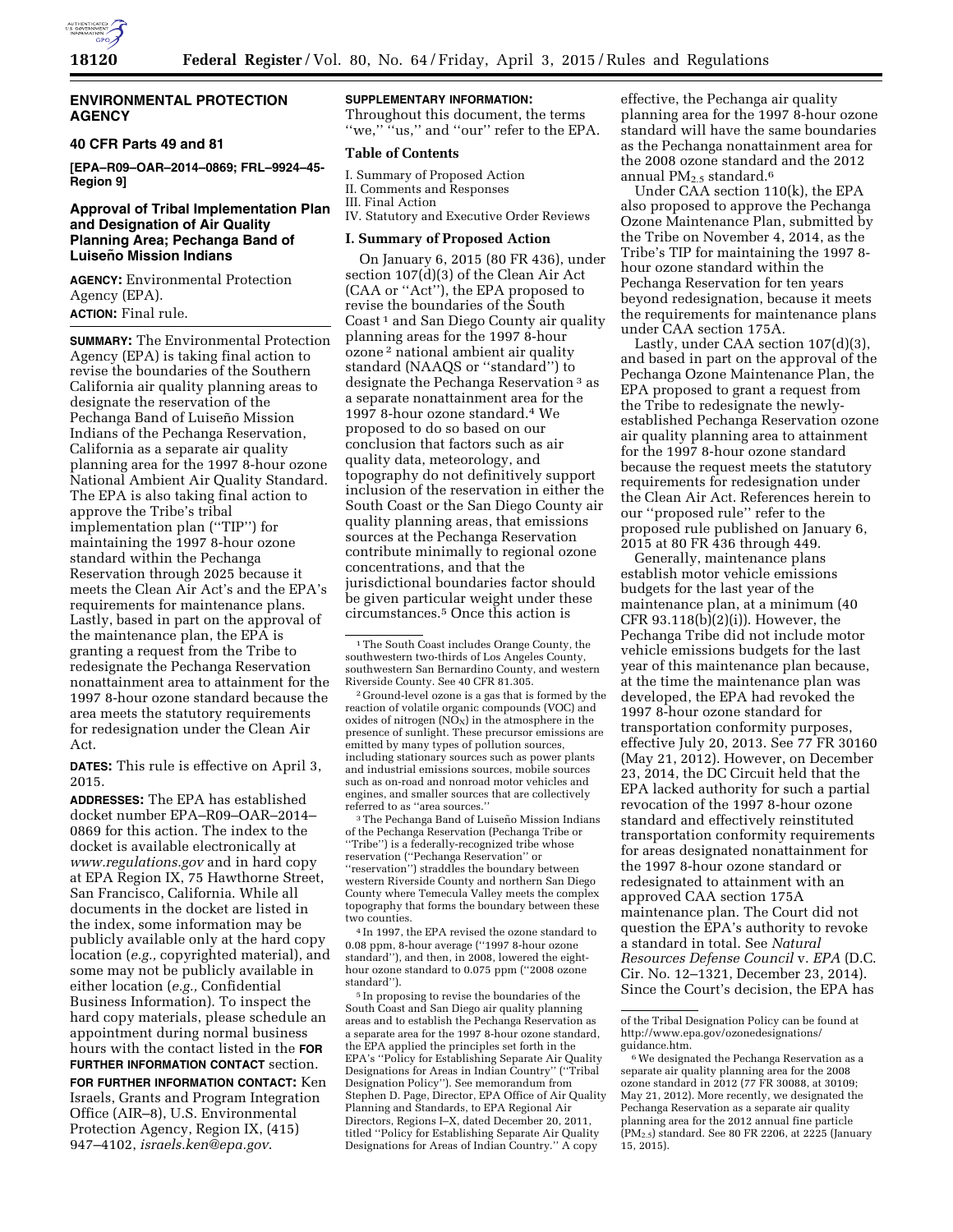published a final rule that, among other things, revokes the 1997 ozone NAAQS for all purposes, including transportation conformity, effective April 6, 2015. See 80 FR 12264 (March 6, 2015). After that date, transportation conformity will no longer be required for the 1997 8-hour ozone standard. The Pechanga Reservation air quality planning area will remain designated nonattainment for the 2008 ozone standard, and transportation conformity continues to apply for that NAAQS.7

As we explained in our proposed rule, upon the effective date of our action, certain CAA requirements that had applied to the Pechanga Reservation by virtue of its inclusion in the South Coast ''Extreme'' ozone nonattainment area for the 1-hour ozone standard no longer apply, nor do the requirements that had applied to the reservation by virtue of its designation as ''Severe-17'' for the 1997 8-hour ozone standard. The requirements that no longer apply include, among others, the nonattainment New Source Review (''NNSR'') major source threshold of 10 tons per year (tpy) for ozone precursor emissions in ''Extreme'' ozone nonattainment areas. New or modified stationary sources proposed at the Pechanga Reservation remain subject to major source nonattainment NNSR, however, by virtue of the reservation's classification as a ''Moderate'' ozone nonattainment area for the 2008 ozone standard. The NNSR major source threshold in ''Moderate'' ozone nonattainment areas is 100 tpy for VOC or  $NO<sub>x</sub>$ .

In our proposed rule, we also explained that, in concluding that it is appropriate to propose approval of the Tribe's request for boundary changes and designation to attainment for the 1997 8-hour ozone standard, the EPA relies heavily on the fact that this is a request from a federally-recognized tribal government. The Pechanga Tribe has been determined previously to qualify for treatment in the same manner as a state (also referred to as ''TAS'') for purposes of CAA section 107(d) and sections 110 and 175A and the submitted maintenance plan, and the lands under consideration here are subject to the EPA's Tribal Designation Policy. The EPA finds that the Tribe's request for a separate area is consistent with the principles set forth in that policy.

The EPA also explained in the proposed rule that our proposed action relies on the facts that there are valid monitoring data showing that current air quality at the Pechanga Reservation meets the 1997 8-hour ozone standard and that the emissions from sources on the Pechanga Reservation are minimal and do not contribute in any meaningful way to ambient concentrations in any nearby ozone nonattainment area. Finally, we noted that the action to establish a separate air quality planning area would simplify implementation of the ozone standards by eliminating the division of the reservation into two different planning areas for the same criteria pollutant standard, the 1997 8 hour ozone standard. This separate treatment of the Pechanga Reservation is consistent with the EPA's prior final actions to reclassify the South Coast ozone nonattainment area in 2010, to establish a separate air quality planning area for the 2008 ozone standard in 2012, and to establish a separate air quality planning area for the 2012 annual  $PM_{2.5}$  standard in 2015. In summary, we noted in our proposed rule that the proposed changes in the boundaries and the status of this area are supported by several unique factors that are unlikely to be present in other nonattainment areas.

Please see our proposed rule and related technical support document (TSD) for additional background information about the Pechanga Reservation, the regulatory context, the Tribe's request for a boundary change, and the Tribe's redesignation request, as well as a more detailed explanation of our rationale for the proposed actions.

#### **II. Comments and Responses**

Our proposed rule provided for a 30 day comment period. During this period, we received comments from the South Coast Air Quality Management District (SCAQMD or ''District'').8 We have summarized the comments, and provide responses in the paragraphs that follow.

*SCAQMD Comment #1:* The SCAQMD states that it knows of no precedent for the EPA to determine the attainment status for an entire separate nonattainment area based on monitors located outside that area, at least where the data are being used to support redesignation from nonattainment to attainment. In addition to the lack of precedent, the SCAQMD also cites

statements by the EPA to the effect that monitoring requirements apply ''in the area;'' the EPA's definition of ''design value,'' which refers to the highest site ''in any attainment area or nonattainment area;'' and the decision by the EPA not to designate the Pechanga Reservation as a separate ''attainment'' area for the 2008 ozone standard based on the lack of a regulatory monitor at the reservation, as support for the SCAQMD's conclusion that EPA's regulations do not authorize monitoring data collected outside a given nonattainment area to be used as the basis for determining whether a nonattainment area is attaining the NAAQS for the purposes of redesignation. Lastly, the SCAQMD contends that the EPA must justify its approach and must demonstrate why it will not lead to further attempts by areas within the South Coast to establish separate ozone planning areas to obtain the benefits of a lower ozone classification or a redesignation to attainment.

*Response to SCAQMD Comment #1:*  As described at pages 442 and 443 of our proposed rule, we proposed a finding of attainment based on (1) ozone data collected at a monitor (the ''Temecula'' monitor) located approximately 10 miles north of the Pechanga Reservation and (2) a comparison of Temecula data with available data from the Pechanga ozone monitor. The Temecula data establishes an ozone design value below the 1997 8-hour ozone standard, and the Pechanga data, which includes two complete years (2012 and 2013) of regulatory data, provides the basis for comparison with corresponding Temecula data and thereby establishes representativeness.

Thus, we are not relying solely on the out-of-area data in that we determined that the Temecula data was representative of ozone conditions on the Pechanga Reservation based in part on quality-assured and certified ambient ozone data collected at the regulatory monitor operated on the Pechanga Reservation. Data collected from the Pechanga monitor includes two complete years (2012 and 2013) with which to compare data from the Temecula data, and as shown in table 1 of our proposed rule (80 FR at 443), the fourth highest 8-hour ozone concentrations track very closely at the two sites during those two years, which is expected considering that ozone pollution is regional in nature, the two monitors are only 10 miles apart, and no significant topographic barriers lie between the two monitoring sites.

<sup>7</sup>The transportation conformity rule includes the requirements for the tests that must be satisfied in areas such as the Pechanga Reservation area which does not have its own motor vehicle emission budgets but whose emissions were previously included in budgets for a larger nonattainment area. See 40 CFR 93.109(c)(2)(ii).

<sup>8</sup>On March 3, 2015, the EPA received a late comment letter from the Tribe responding to the SCAQMD's comment letter on the proposed rule. We have not provided responses to the comments in the Tribe's letter in this document but have included it in the docket for this rulemaking.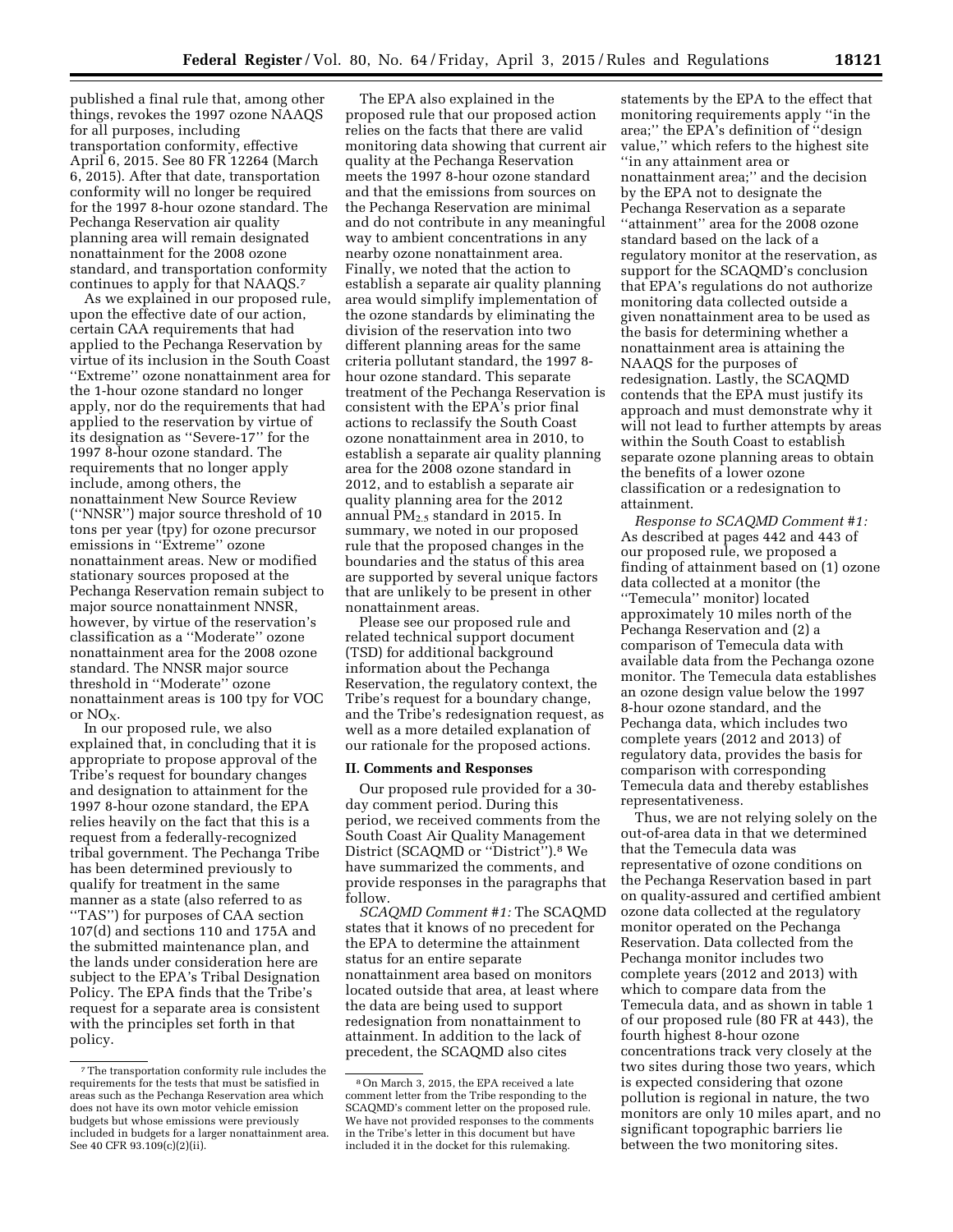Also, since publication of the proposed rule, additional preliminary data for year 2014 has become available from both the Temecula and Pechanga monitors. Table 1 below presents the data for 2012 and 2013 previously presented in the proposed rule and adds preliminary data for 2014. While available preliminary 2014 data suggests that higher ozone concentrations were measured at the Pechanga monitor than at the Temecula monitor, the comparison of data between the two

sites for 2014 is constrained by the fact that available preliminary 2014 data for Temecula only runs through the end of September 2014 and that data from August 29th–September 17th, which is during the peak ozone season, is missing because of a data logger problem, whereas the 2014 data from the Pechanga monitor reflects all four quarters. Despite its limitations, the available preliminary data for 2014 continues to be consistent with our proposed determination of attainment

(which is based on complete, qualityassured, and certified data from the Temecula monitor for years 2011–2013) and is, at the very least, not inconsistent with our determination that the Temecula data are representative of ozone conditions at the Pechanga Reservation. Please see the docket of this final action for an updated analysis that further demonstrates the representativeness of the Temecula data for the purposes of this action.9

# TABLE 1—FOURTH HIGHEST 8-HOUR OZONE CONCENTRATIONS AT TEMECULA AND PECHANGA MONITORS, 2012–2014,

PPM

| Monitor<br>(site code) | 2012           | 2013           | 2014a          | 2012-2014<br>design<br>value <sup>ab</sup> |
|------------------------|----------------|----------------|----------------|--------------------------------------------|
| Pechanga (06-065-0009) | 0.077<br>0.075 | 0.074<br>0.074 | 0.074<br>0.079 | 0.075<br>0.076                             |

<sup>a</sup> All data for year 2014 are preliminary. The 2014 data shown for the Temecula monitor reflects preliminary data from AQS for the first three quarters of 2014. The 2014 data for the Pechanga monitor reflect preliminary d quarters of 2014. The 2014 data for the Pechanga monitor reflect preliminary data for all four quarters.<br>The 1997 8-hour ozone standard is attained where the design value is less than or equal to 0.08 ppm. See 40 CFR part

Given the rounding conventions, however, attainment is achieved where design values are 0.084 ppm or less. See 40 CFR part 50, appendix I, section 2.3. The preliminary design values in this table are well below the relevant ozone NAAQS.

Source: AQS Data Summary Report, dated May 16, 2014; AQS Data Summary Report, dated February 25, 2015.

Our decision to rely on the Temecula data to determine that the Pechanga Reservation has attained the 1997 8 hour ozone standard is not inconsistent with the EPA's decision not to grant Pechanga's request for designation as a separate attainment area for the 2008 ozone standard. The SCAQMD is correct that, in our final rule designating areas for the 2008 ozone standard (77 FR 30088, May 21, 2012), we decided not to designate the Pechanga Reservation as a separate *attainment* area on the grounds that the Pechanga Tribe did not operate a regulatory monitor that showed that the area in fact was attaining the 2008 ozone standard.10 Instead, we designated the Pechanga Reservation as a separate *nonattainment*  area for the 2008 ozone standard, and we did so based on ozone data from a proximate, state regulatory monitor (at Lake Elsinore). At the time of the designation for the 2008 ozone standard, the SCAQMD's Temecula monitor, which began monitoring ozone in Fall of 2010, only had one year of complete ozone data, and the SCAQMD's Lake Elsinore monitoring site was the nearest proximate regulatory ozone monitor with complete data.

The EPA has considered the Pechanga monitor as a regulatory monitor since May 2010, but we invalidated the

regulatory data collected prior to the correction of an equipment problem discovered in 2011 (and discussed below in Response to SCAQMD Comment #2), and thus the data from the Pechanga monitor were unavailable for use for the purposes of designating areas for the 2008 ozone standard. Regulatory monitors are those for which the monitoring objective is comparison with the NAAQS and that have adequately achieved the quality assurance and data requirements for regulatory decision making. As noted in our proposed rule (at 80 FR at 477), the Pechanga Tribe has committed in its maintenance plan to continue operating an ambient ozone monitor at the reservation, quality assuring the resulting monitoring data, and entering all data in AQS in accordance with federal requirements and guidelines to verify continued attainment of the 1997 8-hour ozone standard.

Lastly, as to the potential for other areas within the South Coast to rely on out-of-area monitoring data to establish separate ozone planning areas to obtain the benefits of a lower ozone classification or a redesignation to attainment, we note that each request for a boundary change or a change in designation from ''nonattainment'' to ''attainment'' is evaluated on a case-by-

case basis to determine whether all applicable CAA requirements are met, and different criteria apply depending upon the type of request. For boundary change requests, the EPA takes into account a number of factors, including air quality data, emissions sources, geographical and meteorological considerations, and jurisdiction, among others, when evaluating such requests. It is not necessarily the case that the same set of factors supporting our action on Pechanga Tribe's request for a separate area for the 1997 8-hour ozone standard would be relevant to (or would support) any other tribe's request for such a change. Requests for redesignation from ''nonattainment'' to ''attainment'' from states or tribes are evaluated based on the criteria set forth in CAA section 107(d)(3)(E).

*SCAQMD Comment #2:* The SCAQMD suggests that the ambient values of monitoring data from the Pechanga monitor are increasing over time while the monitoring data from the SCAQMD Temecula monitor are decreasing. Based on that assertion, the SCAQMD does not believe that the SCAQMD Temecula monitoring data are representative of air quality on the Pechanga Reservation and asserts that, based on their conclusion that an upward trend in concentrations is occurring at the reservation, the

<sup>9</sup>Please see the docket item titled, ''Maximum Daily 8-hour Ozone Concentrations for Selected Monitors 2012–2014'' for the updated data presentation.

<sup>10</sup>The 2008 ozone standard is 0.075 ppm, 8-hour average, and while the data in table 1 of this document from the Pechanga monitor are consistent with today's final determination that the Pechanga

Reservation has attained the 1997 8-hour ozone standard, the data are also consistent with the EPA's designation of the Pechanga Reservation as a nonattainment area for the 2008 ozone standard.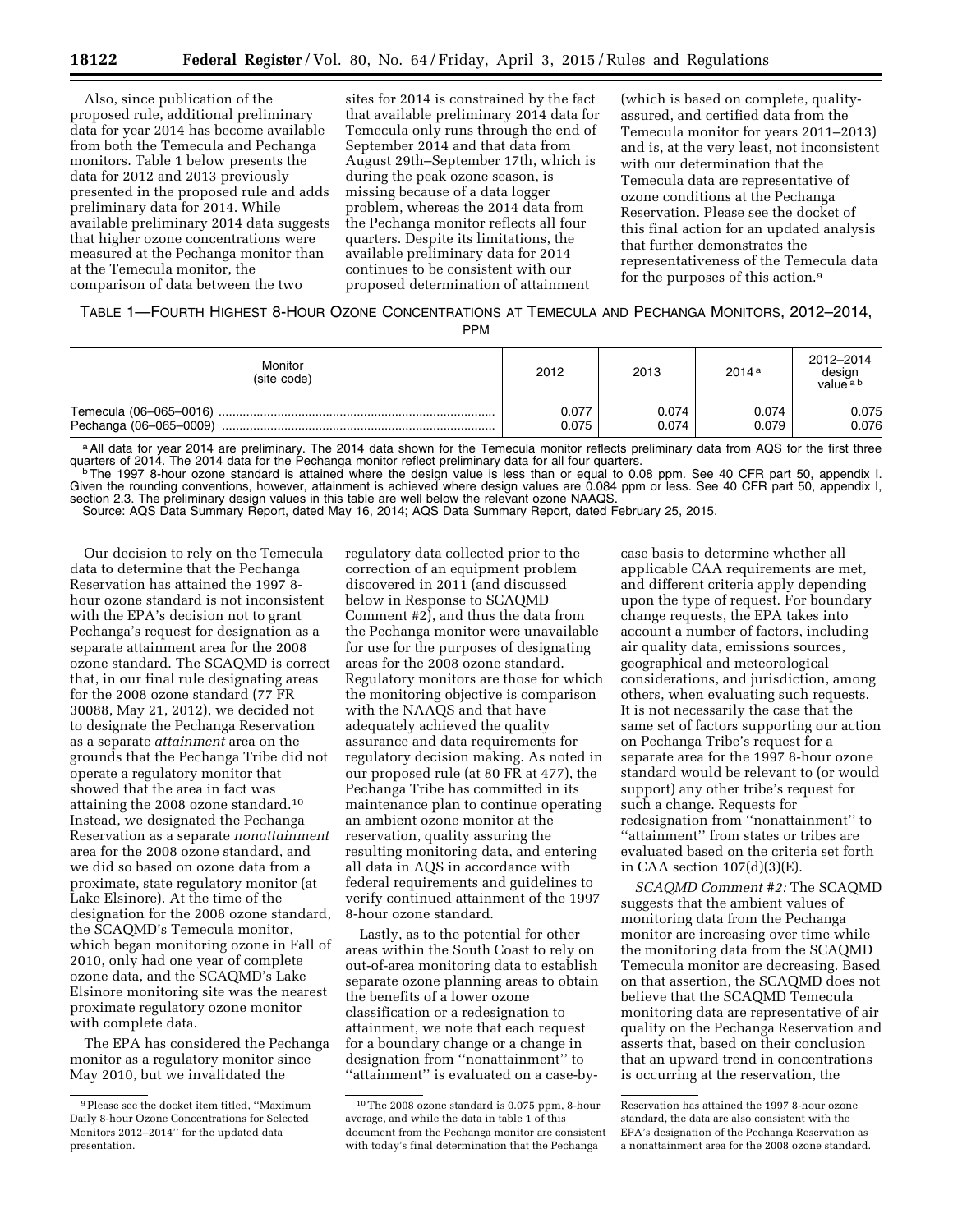maintenance plan does not demonstrate that it will maintain levels below the standard for the next ten years. The SCAQMD requests that the EPA provide a reasoned explanation demonstrating that this observed increasing trend at the Pechanga Reservation is not real, and that Pechanga ozone levels are actually decreasing as would be expected if Temecula data were representative.

*Response to SCAQMD Comment #2:*  The Pechanga Tribe began operation of an ozone monitor in mid-2008. In 2011, the EPA discovered an equipment problem at the Pechanga monitor that had the effect of diluting ambient ozone concentrations recorded by the monitor. The problem was corrected by the Tribe later in 2011, and the EPA considers the data collected since the problem was corrected to be valid for regulatory purposes. Conversely, the EPA considers the data collected prior to correction of the equipment problem to be invalid for NAAQS comparison purposes. The basis for invalidating the data are a comparison of ozone concentrations measured at other ozone monitors in the region that shows artificially low ozone readings at the Pechanga monitoring site throughout all of 2009, and all of 2010, suggesting that the equipment problem affected data values throughout those periods.11 Since the problem was corrected, in contrast to the earlier-collected data, the ozone data from the Pechanga monitor track well with other monitors in the region, particularly the Temecula monitor.

Given that the data collected at the Pechanga monitor from 2008 through 2011 (*i.e.,* until equipment correction in late 2011) are invalid, we disagree with the SCAQMD's contention that the data shows that ozone concentrations have trended upward at the Pechanga Reservation but have trended downward at the Temecula site. While the preliminary data for 2014 collected at the Pechanga and Temecula sites are useful in showing that both monitors remain well below the 1997 8-hour ozone standard, we do not believe that a conclusion can be drawn regarding potential differences in ozone concentration trends at the two sites. First, the preliminary 2014 Temecula data has the potential to be artificially low due to missing data during the peak ozone season (see Response to SCAQMD Comment #1). Second, because we only have two complete years of data (2012 and 2013) and one year of preliminary data (2014) from the Pechanga monitor,

we do not believe that we have sufficient data to establish a long-term trend of ozone concentrations at the Pechanga Reservation. However, we need only three years of data for an attainment determination, and we have three years of complete, quality-assured and certified data showing that the ozone concentrations at the Temecula site meet the 1997 8-hour ozone standard. Also, taking into account preliminary 2014 data, we now have three years of ambient ozone concentration data from the Pechanga monitor that show a preliminary design value for 2012–2014 of 0.076 ppm, *i.e.,*  well below the 1997 8-hour ozone standard (0.084 ppm or less). Moreover, as cited in our proposed rule (on page 440), with respect to our determination of representativeness, we are not relying solely on the limited ozone data from the two monitors but are also relying on modeling data published by the SCAQMD.<sup>12</sup>

As to future ozone concentrations, the Pechanga Ozone Maintenance Plan's demonstration of maintenance through 2025 is not based on an evaluation of ambient ozone trends but rather on an evaluation of emissions inventory data for the South Coast that shows a downward trend in ozone precursor emissions (VOC and  $NO<sub>X</sub>$ ) through the maintenance period. See table 2 of our proposed rule at 80 FR 447. Generally, maintenance plans can demonstrate maintenance of the standard by either showing that future emissions of a pollutant or its precursors will not exceed the level of the attainment inventory, or by modeling to show that the future mix of sources and emission rates will not cause a violation of the standard.13 In the proposed rule, we agree that the downward trend in regional emissions of ozone precursors is sufficient to demonstrate maintenance of the 1997 8-hour ozone standard through 2025. We also note, however, that modeling results published by the SCAQMD is consistent with our approval of the maintenance demonstration in the Pechanga Ozone Maintenance Plan.14

*SCAQMD Comment #3:* The SCAQMD contends that the maintenance plan fails

to include sufficient control measures to prevent adverse effects from emissions growth on the reservation. Specifically, SCAQMD seeks confirmation that the EPA's minor NSR Federal Implementation Plan (FIP) for Indian country applies on the Pechanga Reservation, but notes that, even if it does apply, the EPA may not have adequate resources to properly implement such a program. Further, the SCAQMD is concerned that new or modified stationary sources will not necessarily be subject to the same requirements (such as those related to control technology and offsets) under the EPA's Indian country minor NSR rule as would apply if the sources were proposed in areas subject to the SCAQMD's jurisdiction. The SCAQMD contends that different requirements for new or modified stationary sources, particularly the increase in the applicable NNSR major source threshold from 10 tpy to 100 tpy for VOC and  $NO<sub>X</sub>$  due to this action, will create a significant competitive advantage and attract development beyond that anticipated in the maintenance plan. Further, the SCAQMD further contends that such unanticipated growth could result in higher-than-expected emissions with the potential to adversely affect ozone air quality downwind of the reservation.

*Response to SCAQMD Comment #3:*  We do not agree with the SCAQMD's assertions. First, in our proposed rule, we indicate that EPA's regulations governing review and permitting of new or modified stationary sources in Indian country 15 (*i.e.,* ''New Source Review'' or NSR) apply to the Pechanga Reservation. See 80 FR at 443 and 444. These regulations include the EPA's Indian country minor NSR program, codified at 40 CFR 49.151 through 49.161, and the Indian country major NSR program for nonattainment areas (referred to as ''nonattainment NSR'' or ''NNSR''), codified at 40 CFR 49.166 through 49.173. The EPA's regulations for the prevention of significant deterioration (PSD), codified at 40 CFR 52.21, also apply to any new major source or major modification proposed at the Pechanga Reservation except for

<sup>11</sup>See EPA Region IX, Pechanga Ozone Data Assessment, August 4, 2011.

<sup>12</sup>See pages II–2–28 through II–2–37 in Appendix II (''Current Air Quality'') of the South Coast Air Quality Management District's 2012 Air Quality Management Plan (February 2013) for figures illustrating the spatial distribution of elevated ozone concentrations in the South Coast.

<sup>13</sup>See memorandum from John Calcagni, Director, Air Quality Management Division, EPA Office of Air Quality Planning and Standards, titled ''Procedures for Processing Requests to Redesignate Areas to Attainment,'' dated September 4, 1992.

<sup>14</sup>See figure 5–13 of the SCAQMD's 2012 Final Air Quality Management Plan (February 2013).

<sup>15</sup> ''Indian country'' as defined at 18 U.S.C. 1151 refers to (1) all land within the limits of any Indian reservation under the jurisdiction of the United States Government, notwithstanding the issuance of any patent, and, including rights-of-way running through the reservation, (2) all dependent Indian communities within the borders of the United States whether within the original or subsequently acquired territory thereof, and whether within or without the limits of a state, and (3) all Indian allotments, the Indian titles to which have not been extinguished, including rights-of-way running through the same.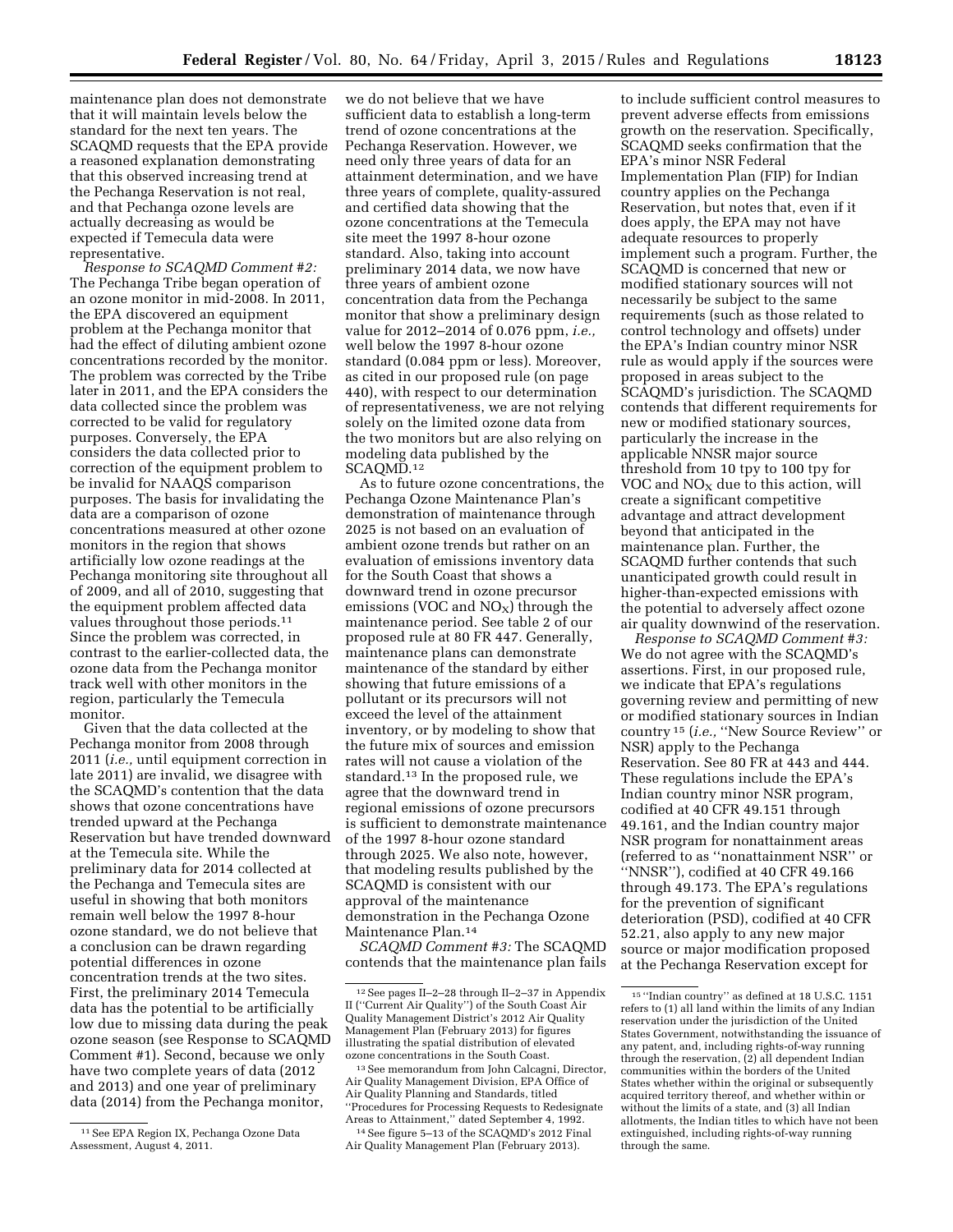the emissions from such source or modification that are covered by NNSR.

Second, as to whether the EPA has adequate resources to properly implement the Indian country minor source program, we note that, historically, the EPA has administered the PSD program under 40 CFR 52.21 in many parts of California but that, in recent years, the EPA has successfully transferred its PSD permitting responsibilities to the relevant California air districts. We have done so by working with the air districts and the California Air Resources Board (CARB) to develop, adopt and submit permitting rules that meet the PSD SIP requirements. Once approved, the responsibility for PSD permitting vests in the air districts, and while the EPA continues to have a role in district PSD permit reviews, the resource demands are far fewer than where the EPA must administer the entire PSD program in a given district. Moreover, EPA permitting resources that had been used to draft PSD permits in these districts can then be reassigned to other tasks, including those related to the Indian country minor NSR program. Since 2012, the EPA has approved the PSD SIPs for the following California air districts: San Joaquin Valley Unified Air Pollution Control District (APCD) (77 FR 65305, October 26, 2012); and Eastern Kern APCD, Imperial County APCD, Placer County APCD, and Yolo-Solano Air Quality Management District (77 FR 73316, December 10, 2012).

In addition, as the SCAQMD notes in its comments, the EPA can lighten its load by implementing ''general permits,'' and as the SCAQMD also notes, the EPA has proposed, but not yet finalized, such permits for the Indian country minor NSR program. Our proposed general permits cover 11 broad source categories that we expect to be most relevant in the context of Indian country minor NSR. See 79 FR 2546 (January 14, 2014) and 79 FR 41846 (July 17, 2014). We expect to finalize the first set of general permits (*i.e.,* those proposed in January 2014) in the near term, and such permits will streamline the permitting process for the EPA in connection with administration of the Indian country minor NSR program.

Third, the EPA notes that, with or without this action, new or modified sources on the Pechanga Reservation are already subject to the requirements of the EPA's Indian country NSR rules, as cited above. Our action today does not change this fact or change the stringency of EPA's Indian country NSR rules. We recognize that, in some respects, EPA's Indian country NSR rules are less

stringent than the corresponding requirements under the SCAQMD's NSR rules that apply outside Indian country in the South Coast. For example, under the SCAQMD's NSR rules, certain new or modified minor sources are subject to offset requirements whereas no such requirements apply under the EPA's Indian country minor NSR rule. However, with respect to control technology requirements, while the Indian country NSR rules do not specifically require new or modified minor sources to meet best available control technology (BACT) or lowest achievable emission rate (LAER) level of control per se, the rules do require the EPA (or the Indian Tribe in cases where a Tribal agency is assisting the EPA with administration of the program through a delegation) to conduct a case-by-case control technology review to determine the appropriate level of control, if any, necessary to assure that the NAAQS are achieved, as well as the corresponding emission limitations for the affected emission units at the new or modified source. See 40 CFR 49.154(c). In carrying out this determination, among other considerations, the EPA takes into account typical control technology or other emission reduction measures used by similar sources in surrounding areas. See 40 CFR 49.154(c)(1)(ii). Thus, the corresponding control technology requirements (*i.e.,* minor source ''BACT'') that the SCAQMD applies to minor sources subject to its authority would inform the EPA's determination regarding control technology requirements and associated emission limitations for new or modified minor stationary sources on the Pechanga Reservation.

Nonetheless, we recognize that our actions today will result in an increase in the applicable major source NSR threshold from 10 tpy to 100 tpy for ozone precursor emissions, which means that new or modified sources on the Pechanga Reservation with potential to emit (''PTE'') between 10 and 100 tpy of VOC or  $NO<sub>x</sub>$  will no longer be subject to the LAER and emissions offset requirements that otherwise would have applied under the EPA's Indian country major source NNSR rule but instead will be subject to the control technology review described above for new or modified minor sources under the EPA's Indian country minor NSR rule. However, applicable air pollution regulations and requirements are but one of many factors that influence business development decisions and we do not have information that supports a conclusion that the Pechanga Reservation will attract new

development at such a rate as to result in emissions growth beyond that anticipated in the Pechanga Ozone Maintenance Plan.

Fourth, the Pechanga Ozone Maintenance Plan projects that current stationary source emissions at the Pechanga Reservation will increase 33 percent for  $NO<sub>X</sub>$  over the same period.<sup>16</sup> The basic assumption used to develop these projections is that, over the next ten years, the Pechanga Resort and Casino would experience steady growth that would lead to increased  $NO<sub>X</sub>$ emissions by sources such as the existing boilers due to greater usage rates. We believe that the plan's assumption that, over the next ten years, changes in emissions at the reservation will stem from expansion of the existing resort and casino, rather than from development of new types of commercial or industrial businesses, is reasonable.

The SCAQMD is correct in noting that the Pechanga Ozone Maintenance Plan's projection in emissions associated with the Pechanga Reservation do not account for emissions growth from significant new stationary sources; however, there is no evidence of any specific new stationary sources that are proposed at the reservation, and as noted above, air pollution control considerations are simply one of many considerations that businesses take into account when deciding to develop at a given site. Without such evidence, the EPA declines to speculate on the types or number of new stationary sources that might locate at the reservation over the next ten years (or their associated emissions and downwind impacts) on account of the change in air pollution control requirements (*i.e.,* higher major source threshold for NNSR). Furthermore, any new stationary sources would be subject to the EPA's review under the Indian country minor NSR rules,<sup>17</sup> the Indian country NNSR rules, or the PSD regulation. All three programs provide for control technology review and air quality impacts analysis, and thus, we can reasonably rely on such review to ensure that emission

<sup>16</sup>The Pechanga Ozone Maintenance Plan predicts an increase in  $\rm{NO_{X}}$  emissions from stationary sources; however, the plan predicts that overall emissions associated with the reservation would decline due to offsetting reductions in mobile source emissions.

<sup>17</sup>Certain low-emitting new sources are exempt from permitting under the EPA's Indian country minor NSR program. Specifically, given the continued status of the Pechanga Reservation as a ''nonattainment'' area for the 2008 ozone standard, notwithstanding today's action to redesignate the reservation as ''attainment'' for the 1997 8-hour ozone standard, the applicable minor source exemption thresholds are 2 tpy for VOC and 5 tpy of  $\overline{NO}_X$ . See 40 CFR 49.153 (table 1 to § 49.153).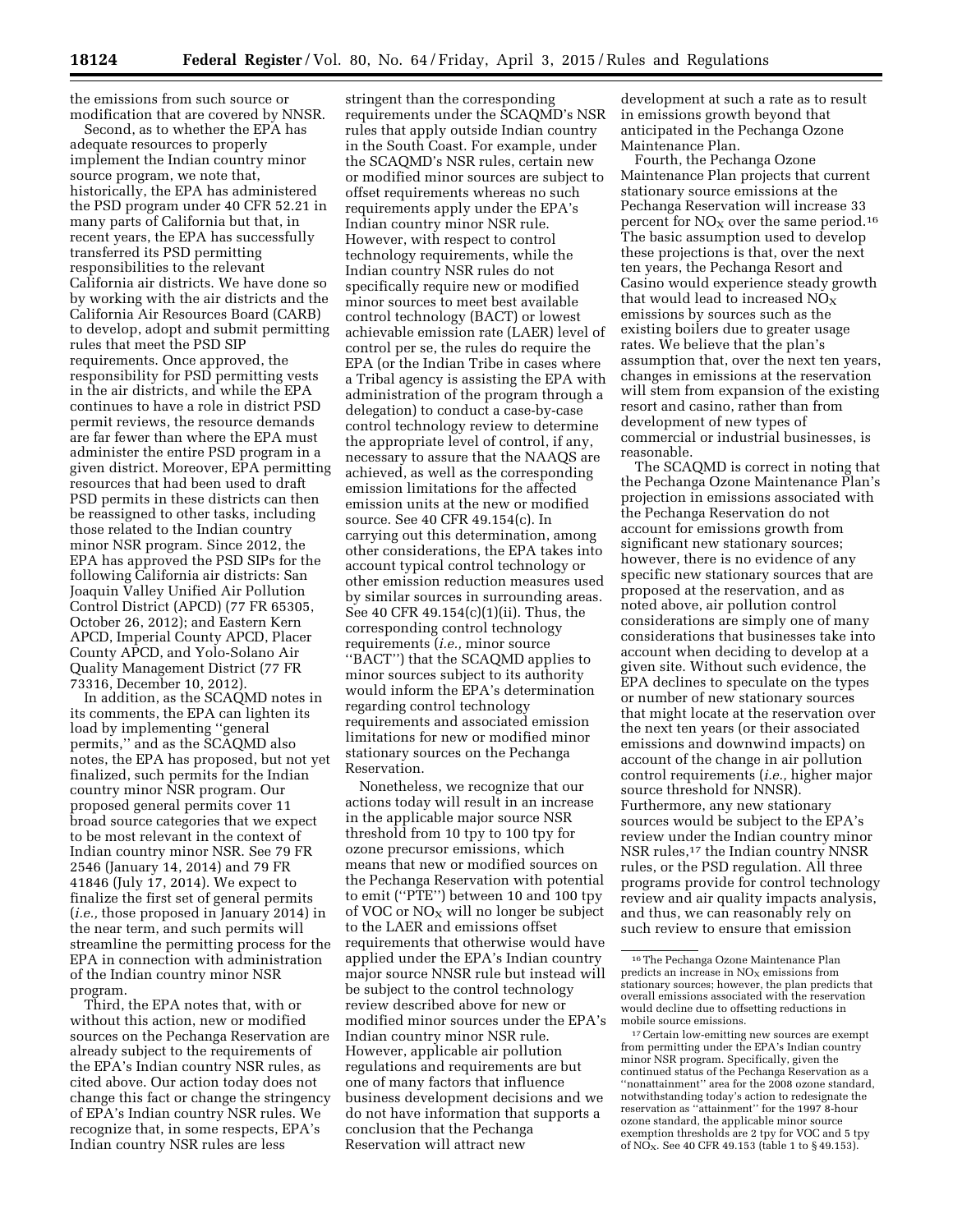growth from new or modified stationary sources at the Pechanga Reservation is controlled to the extent necessary to protect air quality at the reservation and at locations downwind of the reservation. Concerning the SCAQMD's concern that new construction on the Pechanga Reservation could cause attainment problems in other areas, the EPA's and the Tribe's responsibilities to other areas could be addressed under CAA sections  $110(a)(2)(D)(i)(I)$  and  $126$ .

*SCAQMD Comment #4:* The SCAQMD challenges the EPA's reliance on upwind, out-of-area controls that do not apply on the Pechanga Reservation as constituting acceptable ''other permanent and enforceable measures'' that provide permanent and enforceable reductions and related improvement in air quality as required for redesignation under CAA section 107(d)(3)(E)(iii). The SCAQMD contends that, while some reliance on out-of-area controls may be appropriate, the EPA's near-total reliance on such controls is not reasonable. The SCAQMD believes that local areas must also do their part to improve air quality and reach attainment of the standard.

*Response to SCAQMD Comment #4:*  CAA section  $107(d)(3)(E)(iii)$  is one of five statutory criteria that the EPA must use to evaluate requests for redesignation of an area from nonattainment to attainment. It precludes such redesignation unless the EPA determines that the improvement in air quality is due to permanent and enforceable reductions in emissions resulting from implementation of the applicable implementation plan and applicable federal air pollution control regulations and other permanent and enforceable reductions. (In this context, ''applicable implementation plan'' refers to the TIP.) As such, the criterion calls for the identification of the measures that provided the emissions reductions that resulted in corresponding reductions in ambient concentrations such that, where the standard was once violated, the standard is now attained. The evaluation under section  $107(d)(3)(E)(iii)$  also involves a determination that the improvement in air quality is not due to temporary reductions in emission rates due to temporary adverse economic conditions or unusually favorable meteorology.18

The purpose of the criterion is to ensure the permanence and

enforceability of reductions that have provided for improved air quality and attainment of the standard. The statute does not qualify the phrase ''other permanent and enforceable reductions'' with a reference to those reductions that are in effect in the area, and thus, it does not matter whether the measures responsible for attainment are in effect in the area for which a redesignation request is being evaluated but only that they are permanent and enforceable.19 For instance, it is common knowledge that states in the Eastern United States rely in part on emissions reductions from measures adopted by upwind states in attaining the standard. The degree of reliance differs among the states, of course, but those measures adopted in the upwind states qualify as ''other permanent and enforceable reductions'' for the purposes of CAA section 107(d)(3)(E)(iii). Given the language of this particular phrase of section 107, reliance on the legislative history for interpretative purposes is not necessary, but the EPA, in response to this comment, did review the relevant legislative history and found no indication of any special meaning or limitation to the phrase ''other permanent or enforceable reductions'' for the purposes of redesignation.20 Absent clear legislative history to the contrary, the EPA's interpretation of the statute is reasonable.

In this instance, we found that the improvement in air quality at the Pechanga Reservation is the result of permanent and enforceable emissions reductions from applicable federal air pollutant control regulations, particularly those that control emissions from on-road and nonroad vehicles, and ''other permanent and enforceable reductions'' from upwind sources resulting from CARB and SCAQMD regulations. See our proposed rule at page 446. All of the relevant CARB and SCAQMD regulations are either subject to a waiver or authorization under CAA section 209 or are approved by the EPA into the California SIP, and thus are permanent and enforceable for the purposes of CAA section 107(d)(3)(E)(iii).

As to the SCAQMD's contention that, while some reliance on upwind out-of-

area reductions may be appropriate, local areas must do their part, we note that, with respect to section  $107(d)(3)(E)(iii)$ , the statute simply requires the EPA to conclude that the measures that caused the improvement in air quality are permanent and enforceable. In this case, the identified measures on which we rely are permanent and enforceable, and they resulted in, and will continue to result in, reduced ozone concentrations on the Pechanga Reservation. The SCAQMD does not identify any specific measure that it believes should have been imposed within the reservation. Instead, the SCAQMD simply asserts that it is unreasonable for the EPA to find that section 107(d)(3)(iii) is satisfied in a given area without significant local controls in that area.

*SCAQMD Comment #5:* The SCAQMD states that the EPA must ensure that the Pechanga Ozone Maintenance Plan does not underestimate existing and future emissions at the reservation. The SCAQMD suggests that the maintenance plan may be underestimating such emissions because the on-road mobile emissions estimates were scaled to South Coast projections based on relative population (*i.e.,* the population of the Pechanga Reservation relative to the overall population within the South Coast) whereas the Pechanga Resort and Casino generates a significant number of vehicle trips that are unrelated to the population of the reservation.21

*Response to SCAQMD Comment #5:*  The SCAQMD is correct that the emissions inventory for the Pechanga Reservation in the Pechanga Ozone Maintenance Plan is based on a population of approximately 500 (the actual number used for the estimates is 467) and that on-road mobile emissions were scaled based on relative population. First, with respect to population, the population of Pechanga Reservation (467 full-time residents) used in the Pechanga Ozone Maintenance Plan to scale regional emissions is correct. The higher value (800 residents) cited in the proposed rule at page 437 is incorrect.

Second, we agree that use of scaling of regional emissions based on population may underestimate on-road mobile emissions at the Pechanga Reservation given the significant number of non-resident motor vehicle trips generated by the Pechanga Resort and Casino. Therefore, for this final rule, we re-calculated vehicle emissions

<sup>18</sup>These principles are set forth in the EPA's guidance document from John Calcagni, Director, Air Quality Management Division, EPA Office of Air Quality Planning and Standards, titled ''Procedures for Processing Requests to Redesignate Areas for Attainment,'' dated September 4, 1992, page 4.

<sup>19</sup>When Congress intended CAA provisions to apply in an area, it did so explicitly. See, *e.g.,* CAA section 182(b)(1)(B) (''. . . the term ''baseline emissions'' means . . . emissions from all anthropogenic sources *in the area*. . . .'') (emphasis added.)

<sup>20</sup>See ''A Legislative History of the Clean Air Act Amendments of 1990,'' Committee Print, 103rd Congress, 1st Session, November 1993. The relevant pages for section 107 are listed on pages 10818– 10919 of the section-by-section index found at the end of volume VI.

<sup>21</sup>The SCAQMD also notes an apparent discrepancy in the population figures for the reservation. The proposed rule notes 800 residents whereas the Tribe's August 19, 2014 Application for Treatment as a State identifies only 500 residents.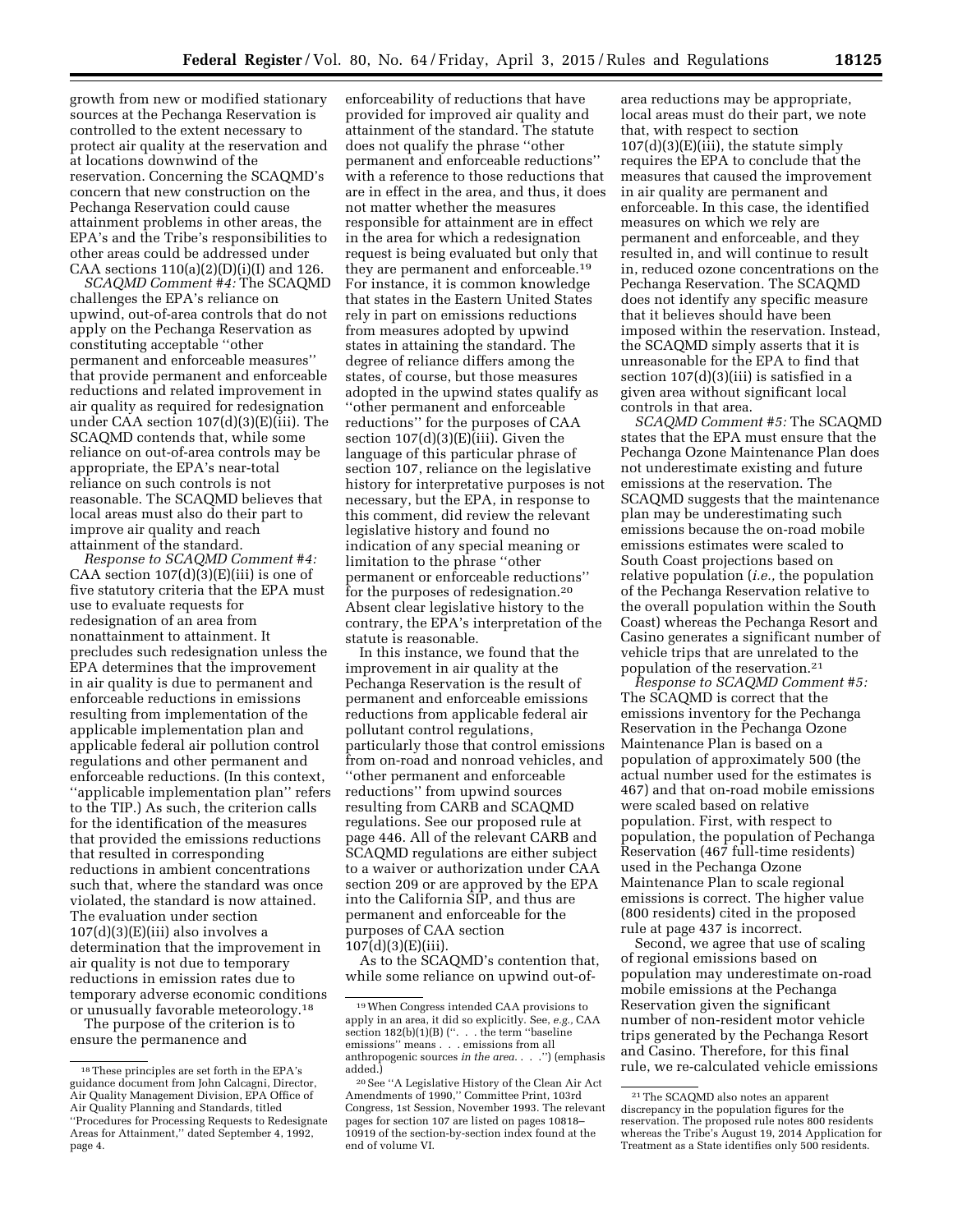using EMFAC2011 emissions factors for year 2012 based on the following assumptions: 17,100 average daily vehicle trips associated with nonresidents and 1,870 daily vehicle trips associated with residents; 22 0.5 miles per trip on the reservation for nonresident trips and 2.0 miles per trip on the reservation for trips by reservation residents; and a non-resident vehicle

mix based on data from another Indian casino and resort. Resident trips were assumed to be light-duty autos and trucks.

For year 2025, we conservatively increased non-resident vehicle trips by 33% and estimated the corresponding emissions using year 2025 emissions factors from EMFAC2011. Interim year (2015 and 2020) emissions were

estimated by interpolating the number of trips between 2012 and 2025 and using the applicable year's EMFAC2011 emissions rates. We present the revised emissions estimates in table 2 below, which presents the same emissions inventory information as table 2 from the proposed rule except for the revised estimates for the Pechanga Reservation.23

# TABLE 2—OZONE PRECURSOR EMISSIONS ESTIMATES FOR PECHANGA RESERVATION AND SOUTH COAST, 2012, 2015, 2020 AND 2025

[Summer-day average, tons per day]

| Ozone precursor                                                                                                                                                                                                                           | 2012              | 2015              | 2020              | 2025           |
|-------------------------------------------------------------------------------------------------------------------------------------------------------------------------------------------------------------------------------------------|-------------------|-------------------|-------------------|----------------|
| Pechanga Reservation (Based on data as shown in Maintenance Plan ex-<br>cept for on-road emissions, which are calculated by the EPA):<br>South Coast (Based on CARB data as shown in Maintenance Plan rounded<br>to the nearest 10 tons): | 0.151<br>0.088    | 0.123<br>0.082    | 0.094<br>0.072    | 0.081<br>0.065 |
| South Coast (Based on 2012 South Coast AQMP data rounded to the near-<br>est 10 tons):<br>VOC.                                                                                                                                            | 500<br>490<br>540 | 460<br>430<br>480 | 420<br>340<br>450 | 410<br>280     |
|                                                                                                                                                                                                                                           | 560               | 470               | 370               | 310            |

Based on the revised calculations for on-road emissions at the Pechanga Reservation, emissions at the Pechanga Reservation are estimated to be several times higher than presented in the Pechanga Ozone Maintenance Plan and in the proposed rule but are predicted to decrease through the maintenance period due to significant reductions in vehicular emissions resulting from continued implementation of state and federal motor vehicle control programs. Moreover, our conclusion from the proposed rule that the emissions associated with the Pechanga Reservation are minimal in relation to regional ozone precursor emissions remains unchanged given that, even as revised, Pechanga Reservation emissions represent 0.03% or less of regional emissions of VOC and  $NO<sub>X</sub>$  for all of the years that were analyzed.

*SCAQMD Comment #6:* The SCAQMD states that the EPA fails to explain its legal theory that would allow the Tribe to fail to identify specific contingency measures in its maintenance plan.

*Response to SCAQMD Comment #6:*  CAA section 175A(d) requires that maintenance plans contain such contingency provisions as the EPA deems necessary to assure that the State

will promptly correct any violation of the standard which occurs after the redesignation of the area as an attainment area. Such provisions shall include a requirement that the State will implement all measures with respect to the control of the air pollutant concerned which were contained in the SIP for the area before redesignation of the area as an attainment area. In this context, the reference to ''State'' and ''SIP'' in CAA section 175A corresponds to ''Tribe'' and ''TIP.''

Generally, the EPA believes that, to meet the requirements of CAA section 175A(d), contingency provisions of maintenance plans should identify the measures to be adopted, a schedule and procedure for adoption and implementation, and a specific time limit for action by the State.24 However, the CAA does not require that specific contingency measures be identified other than those measures that were part of the control strategy that a State or Tribe relied on to attain the standard but is not relying on for maintenance of the standard and is no longer retaining as an active measure in the SIP or TIP. No such measures exist for the Pechanga Reservation.

Notwithstanding the absence of a statutory requirement for specific contingency measures, as noted above, the EPA generally deems it necessary for contingency provisions of maintenance plans to identify specific measures to assure that the State or Tribe will promptly correct any violation of the standard which occurs after the redesignation of the area as an attainment area. Relevant considerations for the EPA in this regard include the probability of a future violation of the standard (based on how close the area is to violating the standard, emissions or ambient concentration trends, and the variability of ambient concentrations from year to year) and the reasonable foreseeability of specific sources or source categories as likely to be responsible for future violations if they occur.

In this instance, the ambient concentrations (0.077 ppm based on 2011–2013 data collected at the Temecula monitor) are below the applicable NAAQS (0.08 ppm), and the emissions trends in the South Coast show steep declines of both VOC and  $NO<sub>x</sub>$  between 2012 and 2025 (see table 2 of the proposed rule), and thus there is a relatively low probably of a future

<sup>22</sup>The average daily trip value for non-residents is based on a trip generation rate of 4.5 daily trips per slot machine from the Draft Tribal Environmental Impact Report for the Pala Casino and Spa Expansion Project (November 28, 2006), page 59. Resident trips assumed 10 daily trips per dwelling unit. Non-resident vehicle mix is assumed

to be the same as that used to calculate vehicle emissions for the Graton Resort and Casino project.

<sup>23</sup> Documentation for the revised on-road motor vehicle emissions estimates is contained in a document titled ''Pechanga Casino—Emissions Inventory,'' dated March 16, 2015.

<sup>24</sup>See John Calcagni, Director, Air Quality Management Division, EPA Office of Air Quality Planning and Standards, titled ''Procedures for Processing Requests to Redesignate Areas for Attainment,'' dated September 4, 1992, page 12.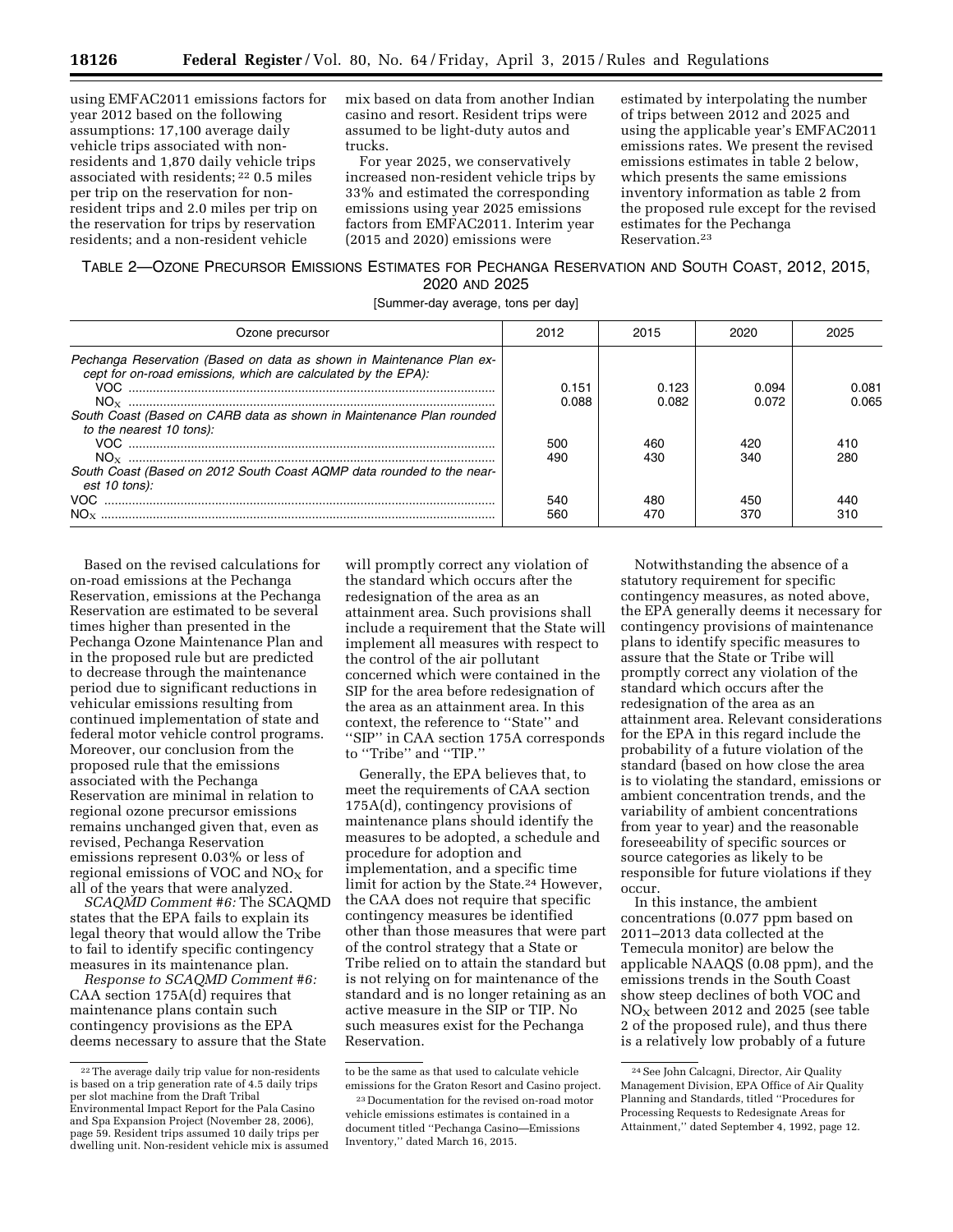violation of the 1997 8-hour ozone standard at the Pechanga Reservation. Moreover, any future violation of the 1997 8-hour ozone standard at the Pechanga Reservation is unlikely to be caused by sources at the reservation given the predominant influence of upwind transport of ozone from upwind metropolitan areas in the South Coast. Therefore, the contingency provisions of the Pechanga Ozone Maintenance Plan include annual review of the ozone data and, in the event of a monitored violation, a commitment to work with the EPA to identify, adopt, and implement any additional necessary and appropriate measure(s) needed to promptly correct the violation.25 Under the particular circumstances described above, the EPA has found that the contingency provisions of the Pechanga Ozone Maintenance Plan meet the requirements of section 175A(d), even though the Pechanga Ozone Maintenance Plan identifies no specific contingency measures for adoption by the Tribe or the EPA.

*SCAQMD Comment #7:* The SCAQMD asserts that the EPA's proposal to create a separate attainment area for the Pechanga Reservation for the 1997 8 hour ozone standard is inconsistent with the EPA's Tribal Designations Policy. More specifically, the SCAQMD states that the EPA must explain why it fails to take into account the fact that the Pechanga Reservation is not separate from the adjacent South Coast or San Diego areas by topographic or other geographic features whereas the policy cites the presence of topographic or other geographic barriers as a factor to consider where a Tribe submits a request for a separate attainment area adjacent to a nonattainment area.

The SCAQMD notes the EPA's decision to give ''particular weight'' to the ''jurisdictional boundaries'' factor in its tribal designation policy but asserts that the EPA fails to explain what that means, and to the extent that the EPA is referring to the fact that a small part of the Pechanga Reservation is located in San Diego County, this factor should not be determinative because two of the considerations cited by the EPA in evaluating the ''jurisdictional boundaries'' factor are not wellgrounded. First, the SCAQMD states that the Tribe acquired lands in San

Diego County only recently and that historically the entire reservation has been included in the South Coast. Second, the SCAQMD acknowledges that the Tribe operates its own monitor but suggests that the statement of the Tribe's interest in developing its own permitting program is not genuine because the redesignation request is devoid of any plans by the Tribe to establish an air permitting program or any other regulation. The SCAQMD further suggests that the proposed action essentially amounts to a determination that, given the particular weight for the jurisdictional boundaries factor, the EPA will grant a request for a separate area for any tribe that operates a monitor, even if it does not meet federal requirements.

*Response to SCAQMD Comment #7:*  We do not agree. First, the EPA has proposed action on two separate requests: (1) the Tribe's June 23, 2009 boundary change request to establish a separate ozone *nonattainment* area; and (2) the Tribe's May 9, 2014 request to redesignate the Pechanga Reservation from nonattainment to attainment for the 1997 8-hour ozone standard. The second request of course presumes an affirmative response by the EPA to the first request. The EPA has chosen to take action on both requests in the same document, but different considerations and criteria apply to the different actions. For instance, some considerations that are germane to the evaluation of the Tribe's 2009 boundary change request are not germane to the evaluation of the Tribe's 2014 request for redesignation. Thus, it follows that some information from the 2009 request would not be repeated in the 2014 redesignation request. For example, the existence of a tribal permitting program is not a requirement for redesignation, but the tribe's interest in developing such a program prospectively is a consideration for the boundary change.

Second, the EPA believes that a request from a tribe for a separate nonattainment or attainment area should be supported by data from a tribe's own regulatory monitor or, at the very least, by data from a proximate regulatory monitor that is representative of air quality in the tribe's Indian country area. In this case, the Pechanga operates its own regulatory monitor, and in addition, there is a proximate representative monitor operated by the SCAQMD at the Temecula monitoring site. The EPA did not rely on the Tribe's ozone data for this action because the data was not complete over the 2011– 2013 period, not because the monitor was non-regulatory.

Third, the SCAQMD is correct in noting that the EPA, in evaluating the ''geography/topography'' factor as part of our evaluation of the Tribe's boundary change request, concluded that there are no significant topographic barriers to air flow in the area. However, our Tribal Designations Policy calls for a multi-factor evaluation of requests for designation of separate tribal air quality planning areas or requests for a boundary change to establish such areas. The ''geography/topography'' factor is but one of the various factors we take into account. In this instance, we concluded that, considering the three factors of air quality data, meteorology, and topography, the EPA could reasonably include the Pechanga Reservation in either the South Coast air quality planning area to the north, or the San Diego County air quality planning area to the south, or alternatively, the EPA could establish a separate nonattainment area for the Pechanga Reservation as it did for the 2008 ozone standard, and more recently, for the 2012 annual  $PM<sub>2.5</sub>$  standard. See page 441 of our proposed rule.

Further, taking into account the minimal emissions associated with activities on the Pechanga Reservation and the corresponding minimal contribution from Pechanga-related emissions sources to regional ozone levels, we concluded that it was appropriate, and consistent with the principles of the Tribal Designations Policy, to give particular weight to the jurisdictional boundaries factor. Under this factor, we consider what the existing jurisdictional boundaries are for the purposes of providing a clearly defined legal boundary of the area pertaining to the designation or boundary change request and carrying out air quality planning and enforcement functions. When the Pechanga Tribe acquired parcels in San Diego County is not germane.26 What is

<sup>25</sup>The Pechanga Ozone Maintenance Plan refers to " $\ldots$  implementation of any additional". necessary *and* appropriate measure(s). . . .'' (emphasis added). In addition, the EPA is authorized under CAA sections 301(a) and 301(d)(4) to promulgate FIP provisions as are ''necessary *or*  appropriate'' (emphasis added) to protect air quality in Indian country, if a tribe does not submit a TIP. See 40 CFR 49.11.

<sup>26</sup>The Pechanga Reservation was expanded to include certain lands in Riverside County and San Diego County under Public Law 110–383, the Pechanga Band of Luiseño Mission Indians Land Transfer Act of 2007. See 78 FR 46603 (August 1, 2013). The public law that was ultimately passed by the 110th Congress and signed by the President on October 10, 2008 was originally introduced on July 22, 2004 as House Bill No. 4908 in the 108th Congress. On July 28, 2005, the bill was reintroduced in the 109th Congress as House Bill 3507. The bill that later became law was reintroduced in the 110th Congress as House Bill 2963 on July 10, 2007. We note that the Tribe began working with the Bureau of Land Management in the 1990's to place these lands into trust. See Statement of Mark Macarro, Pechanga Band of Luiseño Mission Indians, Senate Committee on Indian Affairs, Legislative Hearing on H.R. 2963, Pechanga Band of Luiseño Mission Indians Land Transfer Act, May 15, 2008. Lastly, we note that, Continued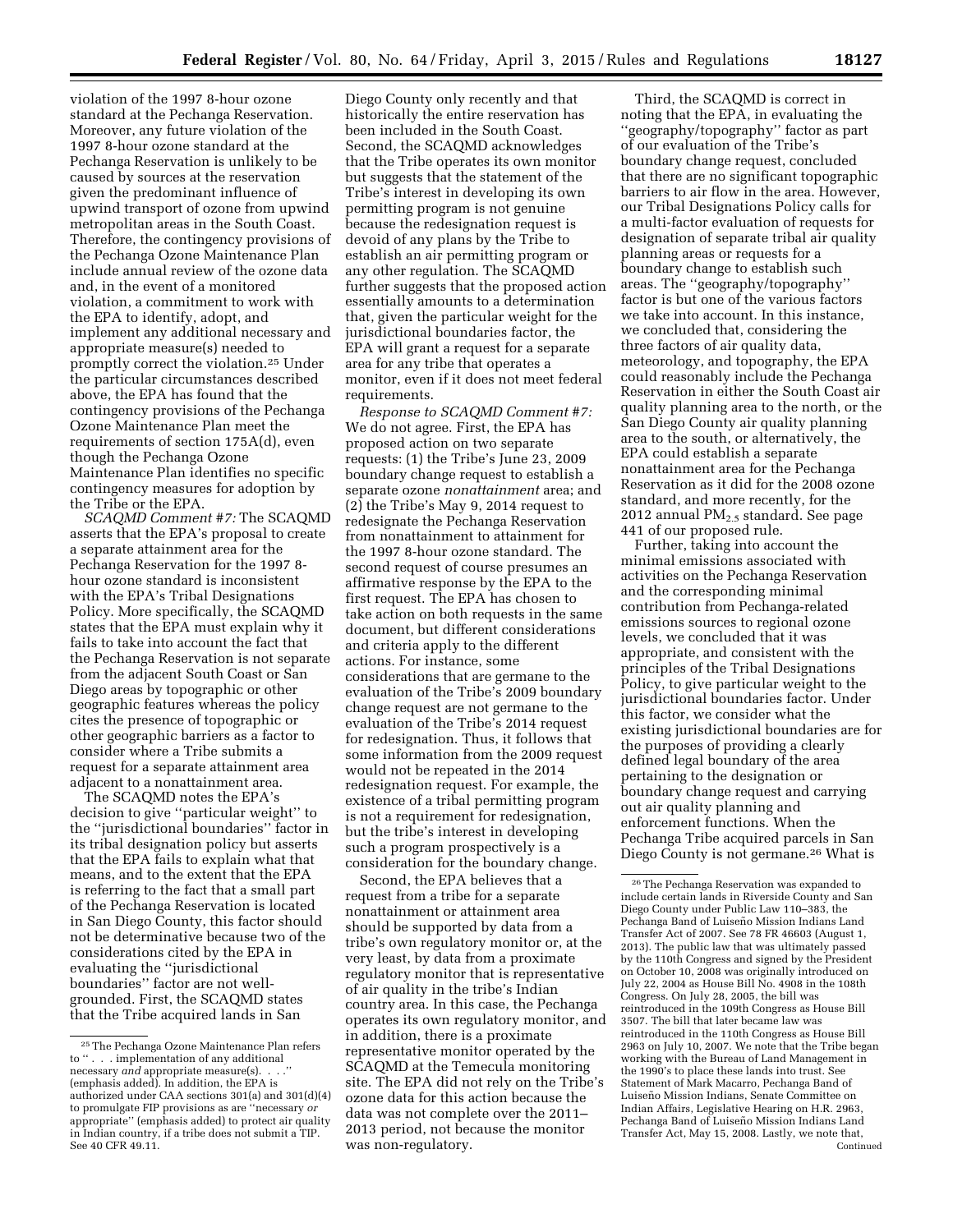germane is the fact that the Pechanga Reservation now lies within two different counties (Riverside and San Diego Counties) and thus straddles two different ozone areas for the 1997 8-hour ozone standard (South Coast and San Diego County) and that the Pechanga Reservation is a separate air quality planning area for the 2008 ozone standard. By establishing a separate area for the Pechanga Reservation for the 1997 8-hour ozone standard, the EPA will be aligning the air quality planning areas the two ozone standards thereby simplifying air quality planning and permitting functions at the reservation.27

As noted above, in this instance, we are giving ''particular weight'' to the jurisdictional boundaries factor. This means that the jurisdictional factor outweighs other factors that might otherwise counsel against establishment of a separate air quality planning area. In this case, for example, the relevant Indian country area is significantly impacted by upwind sources, a fact that may otherwise support inclusion of the Indian country area in a larger area. However, we have decided that, in this instance, such considerations are outweighed by the jurisdictional boundaries factor and thus proposed to grant the request by the Tribe for a separate area. Our giving of particular weight to the jurisdictional boundaries factor is appropriate given the minimal emissions associated with activities on the Pechanga Reservation, the corresponding minimal contribution from Pechanga-related emissions sources to regional ozone levels, and the location of the reservation on the border of two separate larger areas, is consistent with Tribal Designations Policy. See page 7 of the Tribal Designations Policy for examples of circumstances in which the jurisdictional boundaries factor may bear the most weight in evaluating requests for a separate area.

*SCAQMD Comment #8:* The SCAQMD contends that the EPA's action to establish the Pechanga Reservation as a separate air quality planning area for the 1997 8-hour ozone standard is inconsistent with the principles that EPA articulated in a previous

rulemaking in which the Agency reclassified Indian country (except for the Morongo Reservation and Pechanga Reservation) within the South Coast consistent with the State's request for reclassification of lands under State jurisdiction within the South Coast from ''Severe-17'' to ''Extreme.''

The previous rulemaking to which the SCAQMD refers, ''Designation of Areas for Air Quality Planning Purposes; California; San Joaquin Valley, South Coast Air Basin, Coachella Valley, and Sacramento Metro Ozone Nonattainment Areas; Reclassification,'' was proposed at 74 FR 43654 (August 27, 2009) and finalized (except for the Morongo Reservation and Pechanga Reservation) at 75 FR 24409 (May 5, 2010). As the SCAQMD notes, in the previous rulemaking, the EPA based its decision to reclassify areas of Indian country (other than the Morongo Reservation and Pechanga Reservation, for which final action was deferred) on such considerations as: (1) Boundaries of nonattainment areas are drawn to encompass both areas of direct sources of the pollution problem as well as nearby areas in the same airshed; (2) Emissions changes in lower-classified areas could hinder planning efforts to attain the NAAQS within the overall area through the application of less stringent requirements relative to those that apply in the area with a higher ozone classification; and (3) Uniformity of classification throughout a nonattainment area is thus a guiding principle and premise when an area is being reclassified.

The SCAQMD contends that the EPA has not explained why the rationale articulated by the EPA in the above reclassification rulemaking with respect to the areas of Indian country that were reclassified to ''Extreme'' does not continue to apply in evaluating the request by the Pechanga to establish a separate air quality planning area for the 1997 8-hour ozone standard.

*Response to SCAQMD Comment #8:*  Since the EPA's 2010 final action to grant the State of California's request to reclassify the portion of the South Coast subject to State jurisdiction, and to reclassify Indian country (other than the Morongo and Pechanga Reservations) in the South Coast consistent with the State's request, the EPA has issued its Tribal Designations Policy and applied the principles of the policy in designating the Pechanga Reservation as a separate ozone nonattainment area for the 2008 ozone standard. In so doing, the EPA remains cognizant of the considerations set forth in that earlier rulemaking that caution against undue subdivision of larger air quality

planning areas into smaller areas with different classifications. However, the EPA is also cognizant of the distinct jurisdictional principles associated with Indian reservations and the general absence of state regulatory jurisdiction in such areas. The Tribal Designation Policy was issued in part to apply these principles and in recognition of tribal sovereignty in the designations context.

More specifically, we continue to believe that boundaries of nonattainment areas should generally encompass both areas of direct sources of the pollution problem as well as nearby areas in the same airshed and continue to consider uniformity of classification as a guiding principle to avoid the potential hindrance by lowerclassified areas to regional planning efforts to attain the standard. The Tribal Designation Policy retains these considerations in evaluating requests by tribes for separate areas as part of a multi-factor analysis. In this instance, we have concluded that establishment of the Pechanga Reservation as a separate area would not hinder regional efforts to attain or maintain the ozone NAAQS, and the benefit of retaining the Pechanga Reservation in two separate airsheds (South Coast and San Diego) is outweighed by other considerations, namely, the jurisdictional boundaries factor.

#### **III. Final Action**

For the reasons set forth in the proposed rule and in response to comments above, the EPA is taking final action to establish the Pechanga Reservation as a separate air quality planning area for the 1997 8-hour ozone standard, to approve the Tribe's submittal of the Pechanga Ozone Maintenance Plan, and to approve the Tribe's request to redesignate the newlydesignated Pechanga Reservation air quality planning area from nonattainment to attainment for the 1997 8-hour ozone standard.

More specifically, first, pursuant to CAA section  $107(d)(3)$ , the EPA is taking final action to revise the boundaries of the South Coast and San Diego County air quality planning areas for the 1997 8-hour ozone standard to designate the Pechanga Reservation as a separate nonattainment area for the 1997 8-hour ozone standard. We are doing so based on our conclusion that factors such as air quality data, meteorology, and topography do not definitively support inclusion of the reservation in either the South Coast or the San Diego County air quality planning areas, that emissions sources at the Pechanga Reservation contribute minimally to regional ozone concentrations, and that the

under Public Law 110–383, the lands transferred to the reservation in 2008 may be used only as open space and for the protection, preservation, and maintenance of the archaeological, cultural, and wildlife resources thereon.

<sup>27</sup> In addition, as noted previously, we recently designated the Pechanga Reservation as a separate air quality planning area for the 2012 annual fine particle ( $\tilde{PM}_{2.5}$ ) standard. See 80 FR 2206, at 2225 (January 15, 2015). As such, we will also be aligning the ozone air quality planning area with the 2012 annual  $PM_{2.5}$  air quality planning area.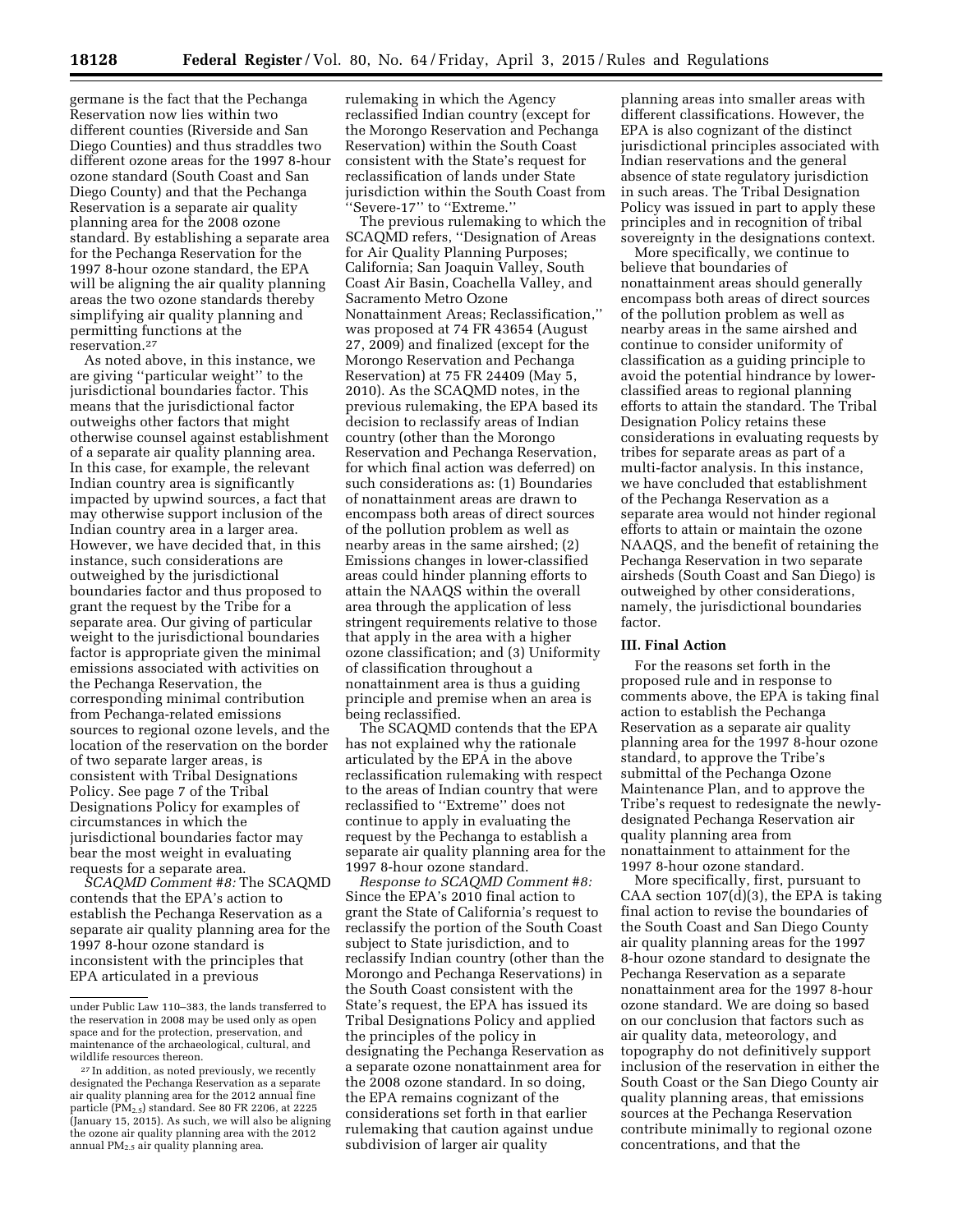jurisdictional boundaries factor should be given particular weight under these circumstances. As a result of our final action, the Pechanga Reservation air quality planning area for the 1997 8 hour ozone standard has the same boundaries as the Pechanga Reservation nonattainment area for the 2008 ozone standard and the 2012 annual  $PM_{2.5}$ standard.28

Second, pursuant to CAA section 110(k), the EPA is taking final action to approve the Pechanga Ozone Maintenance Plan, submitted by the Tribe on November 4, 2014, as the Tribe's TIP for maintaining the 1997 8 hour ozone standard within the Pechanga Reservation for ten years beyond redesignation, because it meets the requirements for maintenance plans under CAA section 175A.

Lastly, pursuant to CAA section 107(d)(3), and based in part on our approval of the Pechanga Ozone Maintenance Plan, the EPA is taking final action to grant a request from the Tribe to redesignate the newlyestablished Pechanga Reservation ozone air quality planning area to attainment for the 1997 8-hour ozone standard because the request meets the statutory requirements for redesignation in CAA section 107(d)(3)(E).

As a result of our final action, certain CAA requirements that had applied to the Pechanga Reservation by virtue of its inclusion in the South Coast ''Extreme'' ozone nonattainment area for the revoked 1-hour ozone standard no longer apply, nor do the requirements that had applied to the reservation by virtue of its designation as ''Severe-17'' for the 1997 8-hour ozone standard. The requirements that no longer apply include, among others, the NNSR major source threshold of 10 tpy for ozone precursor emissions in ''Extreme'' ozone nonattainment areas. New or modified stationary sources proposed at the Pechanga Reservation remain subject to major source nonattainment NNSR, however, by virtue of the reservation's

classification as a ''Moderate'' ozone nonattainment area for the 2008 ozone standard. The NNSR major source threshold in ''Moderate'' ozone nonattainment areas is 100 tpy.

The EPA finds that there is good cause for approval of this TIP and redesignation to attainment to become effective immediately upon publication because a delayed effective date is unnecessary due to the nature of a redesignation to attainment which relieves the area from certain CAA requirements that would otherwise apply to it. The immediate effective date for this redesignation is authorized under both 5 U.S.C. 553(d)(1), which provides that rulemaking actions may become effective less than 30 days after publication if the rule ''grants or recognizes an exemption or relieves a restriction'' and section 553(d)(3), which allows an effective date less than 30 days after publication ''as otherwise provided by the agency for good cause found and published with the rule.''

#### **IV. Statutory and Executive Order Reviews**

Under the CAA, redesignation of an Indian reservation air quality planning area to attainment and the accompanying approval of a maintenance plan under section  $107(d)(3)(E)$  are actions that affect the status of a geographical area and do not impose any additional regulatory requirements on sources beyond those imposed by the TIP and applicable federal rules. Redesignation to attainment does not in and of itself create any new requirements, but rather results in the applicability of less stringent requirements contained in the CAA for areas that have been redesignated to attainment. Moreover, under circumstances where a tribe is determined as eligible for TAS for the purposes of section 110 with respect to a given TIP, the Administrator is required to approve a TIP submission that complies with the provisions of the Act and applicable federal regulations. 42 U.S.C. 7410(k); 40 CFR 52.02(a). Thus, in reviewing TIP submissions, the EPA's role is to approve tribal choices, provided that they meet the criteria of the Clean Air Act. Accordingly, these actions merely approve a tribal plan and redesignation request as meeting federal requirements and do not impose additional requirements beyond those imposed by tribal law. For these reasons, these actions:

• Are not a "significant regulatory action'' subject to review by the Office of Management and Budget under Executive Order 12866 (58 FR 51735, October 4, 1993);

• Do not impose an information collection burden under the provisions of the Paperwork Reduction Act (44 U.S.C. 3501 *et seq.*);

• Are certified as not having a significant economic impact on a substantial number of small entities under the Regulatory Flexibility Act (5 U.S.C. 601 *et seq.*);

• Do not contain any unfunded mandate or significantly or uniquely affect small governments, as described in the Unfunded Mandates Reform Act of 1995 (Pub. L. 104–4);

• Do not have federalism implications as specified in Executive Order 13132 (64 FR 43255, August 10, 1999);

• Are not an economically significant regulatory action based on health or safety risks subject to Executive Order 13045 (62 FR 19885, April 23, 1997);

• Are not a significant regulatory action subject to Executive Order 13211 (66 FR 28355, May 22, 2001);

• Are not subject to requirements of Section 12(d) of the National Technology Transfer and Advancement Act of 1995 (15 U.S.C. 272 note) because application of those requirements would be inconsistent with the CAA; and

• Do not provide the EPA with the discretionary authority to address disproportionate human health or environmental effects with practical, appropriate, and legally permissible methods under Executive Order 12898 (59 FR 7629, February 16, 1994). In addition, the final actions have ''tribal implications'' as specified by Executive Order 13175 (65 FR 67249, November 9, 2000), with respect to the Pechanga Tribe. However, the actions would not impose substantial direct compliance costs or preempt tribal law. Moreover, these actions respond directly to specific requests submitted by the affected tribe and follow from extensive coordination and consultation between representatives of the Pechanga Tribe and the EPA about these and other related matters.

The Congressional Review Act, 5 U.S.C. 801 *et seq.,* as added by the Small Business Regulatory Enforcement Fairness Act of 1996, generally provides that before a rule may take effect, the agency promulgating the rule must submit a rule report, which includes a copy of the rule, to each House of the Congress and to the Comptroller General of the United States. The EPA will submit a report containing this action and other required information to the U.S. Senate, the U.S. House of Representatives, and the Comptroller General of the United States prior to publication of the rule in the **Federal Register**. A major rule cannot take effect

<sup>28</sup> In our proposed rule at 80 FR 438, we indicated that if we finalize our proposed action to revise the boundaries of the South Coast and San Diego air quality planning areas to designate the Pechanga Reservation as a separate nonattainment area for the 1997 8-hour ozone standard, the EPA would withdraw our proposed action to reclassify the Pechanga Reservation to ''Extreme'' for the 1997 8 hour ozone standard (74 FR 43654, August 27, 2009). (In 2010, we deferred final reclassification with respect to the Pechanga Reservation (and the Morongo Reservation) when we took final action to reclassify the South Coast for the 1997 eight-hour ozone standard (75 FR 24409, May 5, 2010).) Given today's final action and consistent with our statement from the proposed rule, EPA is withdrawing our 2009 proposed reclassification action to the extent it relates to the Pechanga Reservation in the Proposed Rules section of this **Federal Register**.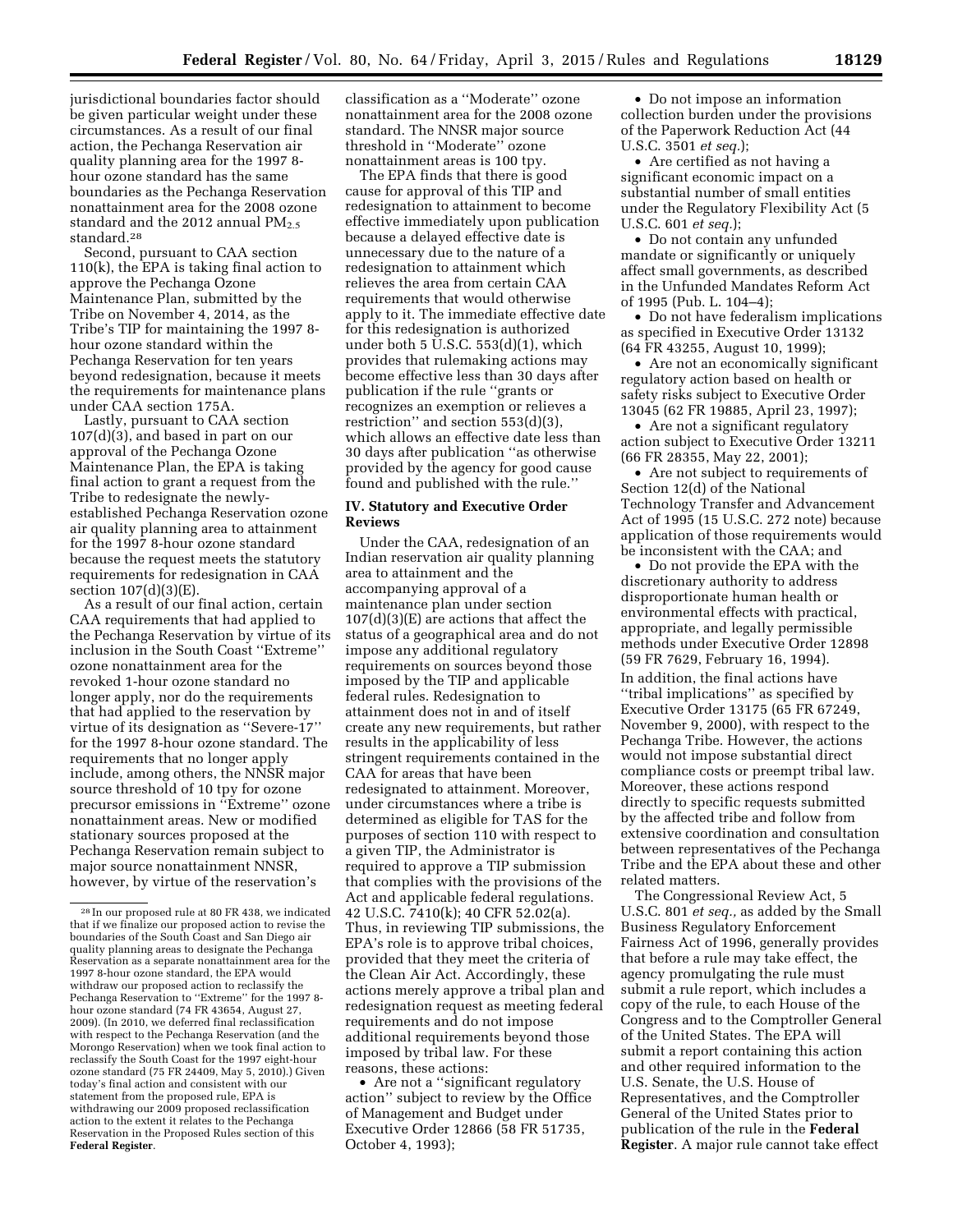until 60 days after it is published in the **Federal Register**. This action is not a "major rule" as defined by 5 U.S.C. 804(2).

Under section 307(b)(1) of the Clean Air Act, petitions for judicial review of this action must be filed in the United States Court of Appeals for the appropriate circuit by June 2, 2015. Filing a petition for reconsideration by the Administrator of this final rule does not affect the finality of this action for the purposes of judicial review nor does it extend the time within which a petition for judicial review may be filed, and shall not postpone the effectiveness of such rule or action. This action may not be challenged later in proceedings to enforce its requirements (see section 307(b)(2)).

## **List of Subjects**

*40 CFR Part 49* 

Environmental protection, Air pollution control, Incorporation by reference, Intergovernmental relations, Nitrogen dioxide, Ozone, Reporting and recordkeeping requirements, Volatile organic compounds.

#### *40 CFR Part 81*

Environmental protection, Air pollution control, Intergovernmental relations, National parks, Ozone, Wilderness areas.

Dated: March 20, 2015.

### **Jared Blumenfeld,**

*Regional Administrator, Region IX.* 

Chapter I, title 40 of the Code of Federal Regulations is amended as follows:

## **PART 49—INDIAN COUNTRY: AIR QUALITY PLANNING AND MANAGEMENT**

■ 1. The authority citation for part 49 continues to read as follows:

**Authority:** 42 U.S.C. 7401, *et seq.* 

#### **Subpart L—Implementation Plans for Tribes—Region IX**

■ 2. Subpart L of part 49 is amended by adding an undesignated center heading and § 49.5514 to read as follows:

## **Implementation Plan for the Pechanga Band of Luiseño Mission Indians of the Pechanga Reservation**

#### **§ 49.5514 EPA-approved Tribal rules and plans.**

(a) *Purpose and scope.* This section contains the approved implementation plan for the Pechanga Band of Luiseño Mission Indians of the Pechanga Reservation dated May 2014. The plan consists of a redesignation request, a demonstration of maintenance of the 1997 8-hour ozone national ambient air quality standard, and related commitments to continue monitoring and to implement contingency provisions in the event of a monitored violation of the standard.

(b) [Reserved]

(c) [Reserved]

(d) *EPA-approved nonregulatory provisions and quasi-regulatory measures.* 

# EPA-APPROVED NONREGULATORY PROVISIONS AND QUASI-REGULATORY MEASURES FOR THE PECHANGA BAND OF LUISEÑO MISSION INDIANS OF THE PECHANGA RESERVATION

| Name of nonregulatory or quasi-regulatory TIP<br>provision                                                                                                                             | Tribal submittal date | EPA approval date                                                    | Explanation                                                                              |
|----------------------------------------------------------------------------------------------------------------------------------------------------------------------------------------|-----------------------|----------------------------------------------------------------------|------------------------------------------------------------------------------------------|
| Ozone Redesignation Request and Mainte- November 4, 2014<br>nance Plan for Pechanga Band of Luiseño<br>Mission Indians of the Pechanga Reserva-<br>tion Nonattainment Area (May 2014). |                       | <b>IINSERT Federal</b><br><b>Register CITATION</b><br>April 3, 2015. | Tribal redesignation request and maintenance<br>plan for the 1997 8-hour ozone standard. |

## **PART 81—DESIGNATION OF AREAS FOR AIR QUALITY PLANNING PURPOSES**

■ 4. The authority citation for part 81 continues to read as follows:

**Authority:** 42 U.S.C. 7401, *et seq.* 

## **Subpart C—Section 107 Attainment Status Designations**

■ 5. Section 81.305 is amended in the table for ''California—1997 8-Hour Ozone NAAQS (Primary and Secondary)'' by:

■ a. Revising the entry under "Los Angeles-South Coast Air Basin, CA''; ■ b. Adding an entry for "Pechanga Reservation'' following the entry ''San Bernardino County (part)'' under the entry ''Los Angeles-South Coast Air Basin, CA'';

■ c. Revising the entry under "San Diego, CA''; and

■ d. Adding Footnote (f).

The revisions and additions read as follows:

#### **§ 81.305 California.**

\* \* \* \* \*

## CALIFORNIA—1997 8-HOUR OZONE NAAQS

[Primary and secondary]

| Designated area |  | Designation <sup>a</sup> |      | Classification    |            |                                          |
|-----------------|--|--------------------------|------|-------------------|------------|------------------------------------------|
|                 |  | Date                     | Type | Date <sup>:</sup> | Type       |                                          |
|                 |  |                          |      |                   |            |                                          |
|                 |  |                          |      |                   | (2)<br>(2) | Subpart 2/Extreme.<br>Subpart 2/Extreme. |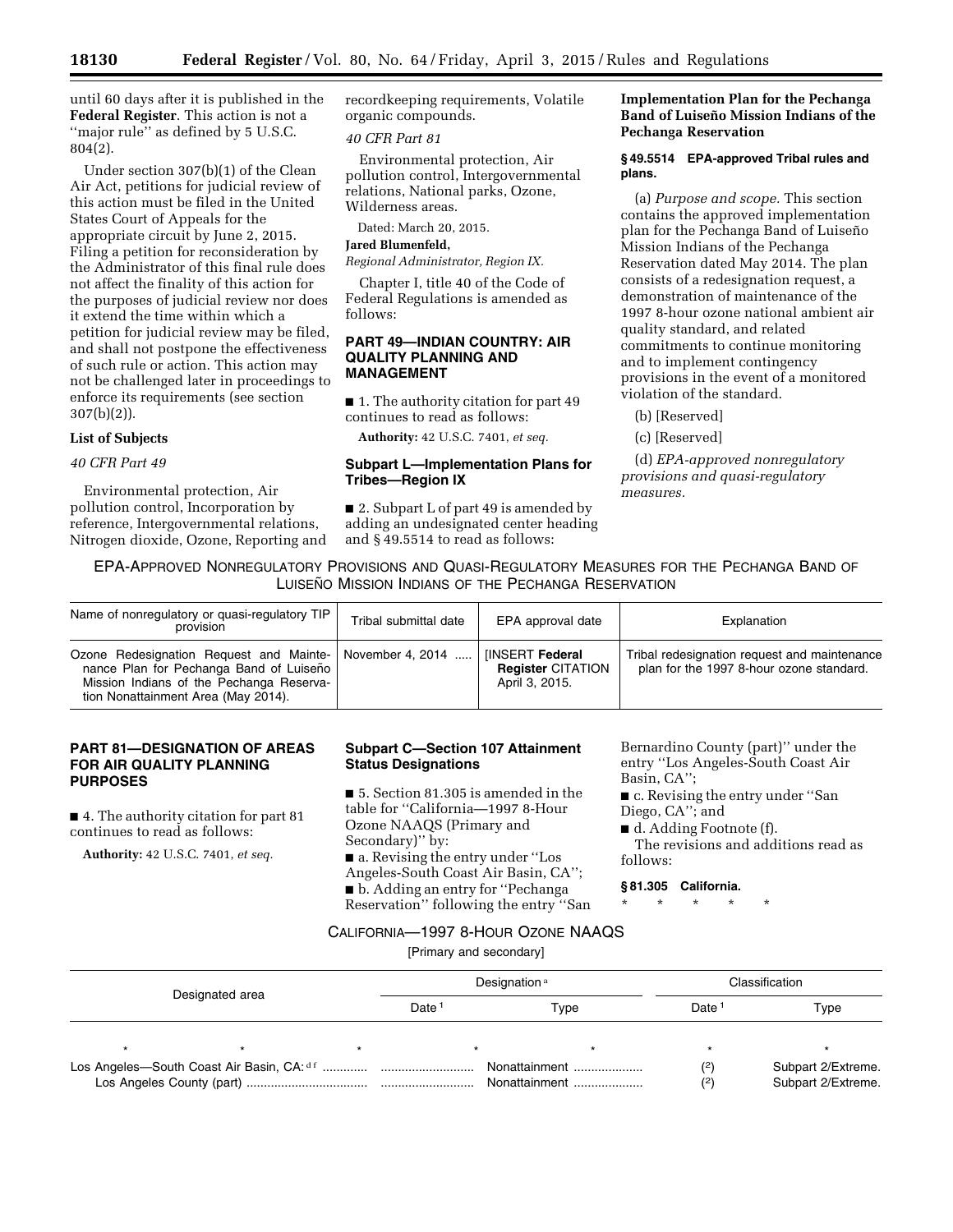# CALIFORNIA—1997 8-HOUR OZONE NAAQS—Continued

[Primary and secondary]

|                                                                                 | Designation <sup>a</sup> |               | Classification    |                    |
|---------------------------------------------------------------------------------|--------------------------|---------------|-------------------|--------------------|
| Designated area                                                                 | Date <sup>1</sup>        | <b>Type</b>   | Date <sup>1</sup> | Type               |
| That portion of Los Angeles County which                                        |                          |               |                   |                    |
| lies south and west of a line described as                                      |                          |               |                   |                    |
| follows: Beginning at the Los Angeles-                                          |                          |               |                   |                    |
| San Bernardino County boundary and                                              |                          |               |                   |                    |
| running west along the Township line                                            |                          |               |                   |                    |
| common to Township 3 North and Town-                                            |                          |               |                   |                    |
| ship 2 North, San Bernardino Base and                                           |                          |               |                   |                    |
| Meridian; then north along the range line                                       |                          |               |                   |                    |
| common to Range 8 West and Range 9                                              |                          |               |                   |                    |
| West; then west along the Township line                                         |                          |               |                   |                    |
| common to Township 4 North and Town-                                            |                          |               |                   |                    |
| ship 3 North; then north along the range                                        |                          |               |                   |                    |
| line common to Range 12 West and                                                |                          |               |                   |                    |
| Range 13 West to the southeast corner                                           |                          |               |                   |                    |
| of Section 12, Township 5 North and                                             |                          |               |                   |                    |
| Range 13 West; then west along the                                              |                          |               |                   |                    |
| south boundaries of Sections 12, 11, 10,                                        |                          |               |                   |                    |
| 9, 8, and 7, Township 5 North and Range                                         |                          |               |                   |                    |
| 13 West to the boundary of the Angeles                                          |                          |               |                   |                    |
| National Forest which is collinear with the                                     |                          |               |                   |                    |
| range line common to Range 13 West                                              |                          |               |                   |                    |
| and Range 14 West; then north and west                                          |                          |               |                   |                    |
| along the Angeles National Forest bound-                                        |                          |               |                   |                    |
| ary to the point of intersection with the<br>Township line common to Township 7 |                          |               |                   |                    |
| North and Township 6 North (point is at                                         |                          |               |                   |                    |
| the northwest corner of Section 4 in                                            |                          |               |                   |                    |
| Township 6 North and Range 14 West);                                            |                          |               |                   |                    |
| then west along the Township line com-                                          |                          |               |                   |                    |
| mon to Township 7 North and Township                                            |                          |               |                   |                    |
| 6 North; then north along the range line                                        |                          |               |                   |                    |
| common to Range 15 West and Range                                               |                          |               |                   |                    |
| 16 West to the southeast corner of Sec-                                         |                          |               |                   |                    |
| tion 13, Township 7 North and Range 16                                          |                          |               |                   |                    |
| West; then along the south boundaries of                                        |                          |               |                   |                    |
| Sections 13, 14, 15, 16, 17, and 18,                                            |                          |               |                   |                    |
| Township 7 North and Range 16 West;                                             |                          |               |                   |                    |
| then north along the range line common                                          |                          |               |                   |                    |
| to Range 16 West and Range 17 West to                                           |                          |               |                   |                    |
| the north boundary of the Angeles Na-                                           |                          |               |                   |                    |
| tional Forest (collinear with the Township                                      |                          |               |                   |                    |
| line common to Township 8 North and                                             |                          |               |                   |                    |
| Township 7 North); then west and north                                          |                          |               |                   |                    |
| along the Angeles National Forest bound-                                        |                          |               |                   |                    |
| ary to the point of intersection with the                                       |                          |               |                   |                    |
| south boundary of the Rancho La Liebre                                          |                          |               |                   |                    |
| Land Grant; then west and north along                                           |                          |               |                   |                    |
| this land grant boundary to the Los Ange-                                       |                          |               |                   |                    |
| les-Kern County boundary.                                                       |                          |               |                   |                    |
|                                                                                 |                          | Nonattainment | (2)               | Subpart 2/Extreme. |
|                                                                                 |                          | Nonattainment | (2)               | Subpart 2/Extreme. |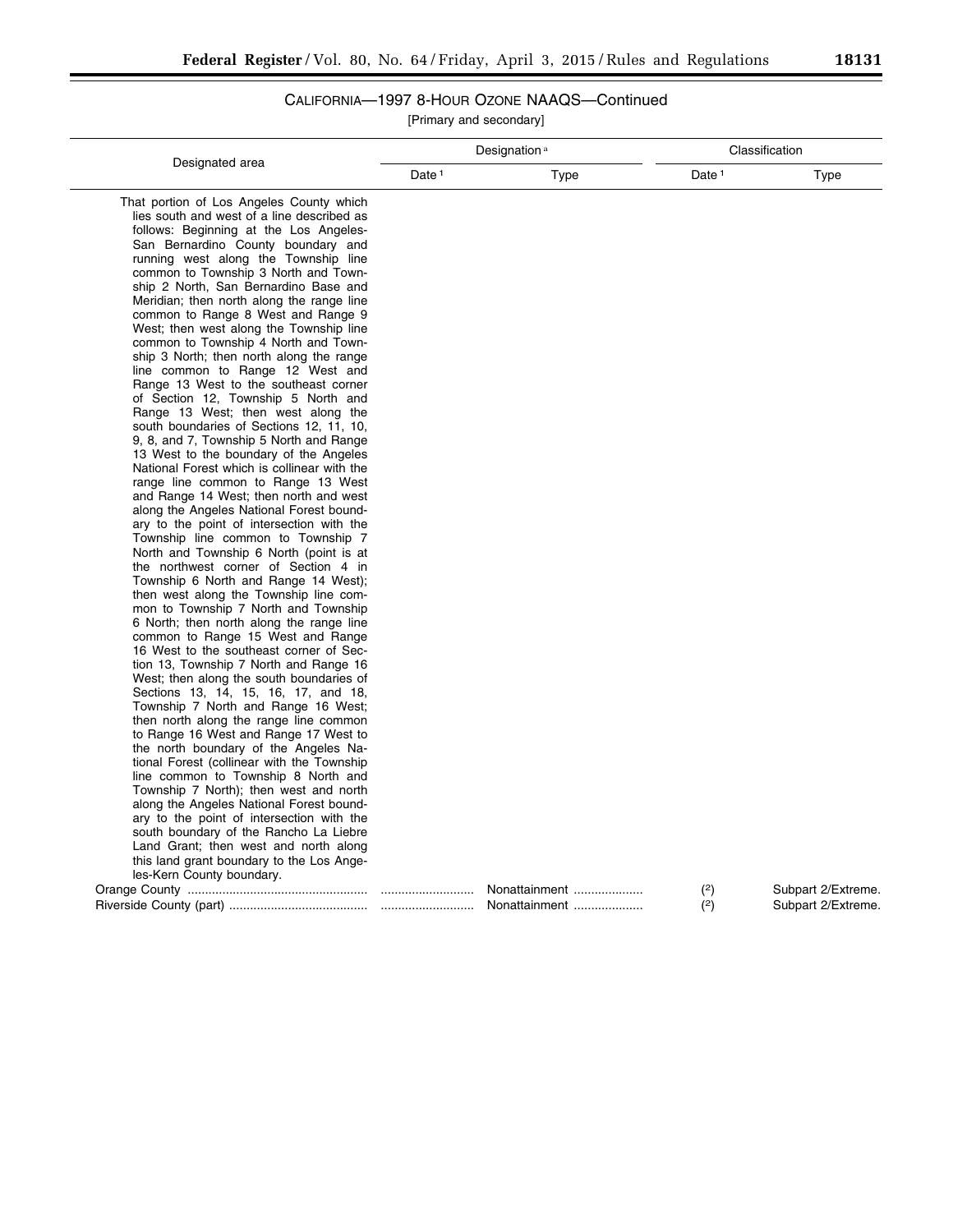# CALIFORNIA—1997 8-HOUR OZONE NAAQS—Continued

[Primary and secondary]

|                                                                                                                                                                                                                                                                                                                                                                                                                                                                                                                                                                                                                                                                                                                                                                                                                                                                                                                                                                                                                                                                                                                                                                                     | Designation <sup>a</sup>   |               | Classification    |                    |
|-------------------------------------------------------------------------------------------------------------------------------------------------------------------------------------------------------------------------------------------------------------------------------------------------------------------------------------------------------------------------------------------------------------------------------------------------------------------------------------------------------------------------------------------------------------------------------------------------------------------------------------------------------------------------------------------------------------------------------------------------------------------------------------------------------------------------------------------------------------------------------------------------------------------------------------------------------------------------------------------------------------------------------------------------------------------------------------------------------------------------------------------------------------------------------------|----------------------------|---------------|-------------------|--------------------|
| Designated area                                                                                                                                                                                                                                                                                                                                                                                                                                                                                                                                                                                                                                                                                                                                                                                                                                                                                                                                                                                                                                                                                                                                                                     | Date <sup>1</sup>          | Type          | Date <sup>1</sup> | <b>Type</b>        |
| That portion of Riverside County which lies<br>to the west of a line described as follows:<br>Beginning at the Riverside-San Diego<br>County boundary and running north along<br>the range line common to Range 4 East<br>and Range 3 East, San Bernardino Base<br>and Meridian; then east along the Town-<br>ship line common to Township 8 South<br>and Township 7 South; then north along<br>the range line common to Range 5 East<br>and Range 4 East; then west along the<br>Township line common to Township 6<br>South and Township 7 South to the<br>southwest corner of Section 34, Township<br>6 South, Range 4 East; then north along<br>the west boundaries of Sections 34, 27,<br>22, 15, 10, and 3, Township 6 South,<br>Range 4 East; then west along the Town-<br>ship line common to Township 5 South<br>and Township 6 South; then north along<br>the range line common to Range 4 East<br>and Range 3 East; then west along the<br>south boundaries of Sections 13, 14, 15,<br>16, 17, and 18, Township 5 South, Range<br>3 East; then north along the range line<br>common to Range 2 East and Range 3<br>East; to the Riverside-San Bernardino<br>County line. |                            |               |                   |                    |
| San Bernardino County (part)<br>That portion of San Bernardino County<br>which lies south and west of a line de-<br>scribed as follows: Beginning at the San<br>Bernardino-Riverside County boundary<br>and running north along the range line<br>common to Range 3 East and Range 2<br>East, San Bernardino Base and Meridian;<br>then west along the Township line com-<br>mon to Township 3 North and Township<br>2 North to the San Bernardino-Los Ange-<br>les County boundary.                                                                                                                                                                                                                                                                                                                                                                                                                                                                                                                                                                                                                                                                                                |                            | Nonattainment | (2)               | Subpart 2/Extreme. |
|                                                                                                                                                                                                                                                                                                                                                                                                                                                                                                                                                                                                                                                                                                                                                                                                                                                                                                                                                                                                                                                                                                                                                                                     | April 3, 2015  Attainment. |               |                   |                    |
| San Diego, CA<br>San Diego County (part) <sup>f</sup> .<br>That portion of San Diego County that ex- July 5, 2013  Attainment.<br>cludes the areas listed below: La Posta<br>Areas #1 and #2, <sup>b</sup> Cuyapaipe Area, <sup>b</sup><br>Manzanita Area, <sup>b</sup> Campo Areas #1 and<br>$#2b$ .                                                                                                                                                                                                                                                                                                                                                                                                                                                                                                                                                                                                                                                                                                                                                                                                                                                                               |                            |               |                   |                    |
|                                                                                                                                                                                                                                                                                                                                                                                                                                                                                                                                                                                                                                                                                                                                                                                                                                                                                                                                                                                                                                                                                                                                                                                     |                            |               |                   |                    |

a Includes Indian country located in each county or area, except as otherwise specified.

**bThe boundaries for these designated areas are based on coordinates of latitude and longitude derived from EPA Region 9's GIS database** and are illustrated in a map entitled ''Eastern San Diego County Attainment Areas for the 8-Hour Ozone NAAQS,'' dated March 9, 2004, including an attached set of coordinates. The map and attached set of coordinates are available at EPA's Region 9 Air Division office. The designated areas roughly approximate the boundaries of the reservations for these tribes, but their inclusion in this table is intended for CAA planning purposes only and is not intended to be a federal determination of the exact boundaries of the reservations. Also, the specific listing of these tribes in this table does not confer, deny, or withdraw federal recognition of any of the tribes so listed nor any of the tribes not listed.<br>The use of reservation boundaries for this designation is for purposes of CAA planning o

\* \* \* \* \* \* \* \* \* \* \* \* \* \* \*

of the exact boundaries of the reservations. Nor does the specific listing of the Tribes in this table confer, deny, or withdraw federal recognition of<br>any of the Tribes listed or not listed.

d Excludes Morongo Band of Mission Indians' Indian country in Riverside County.

\* \* \* \* \* \* \* f Excludes the Pechanga Reservation.